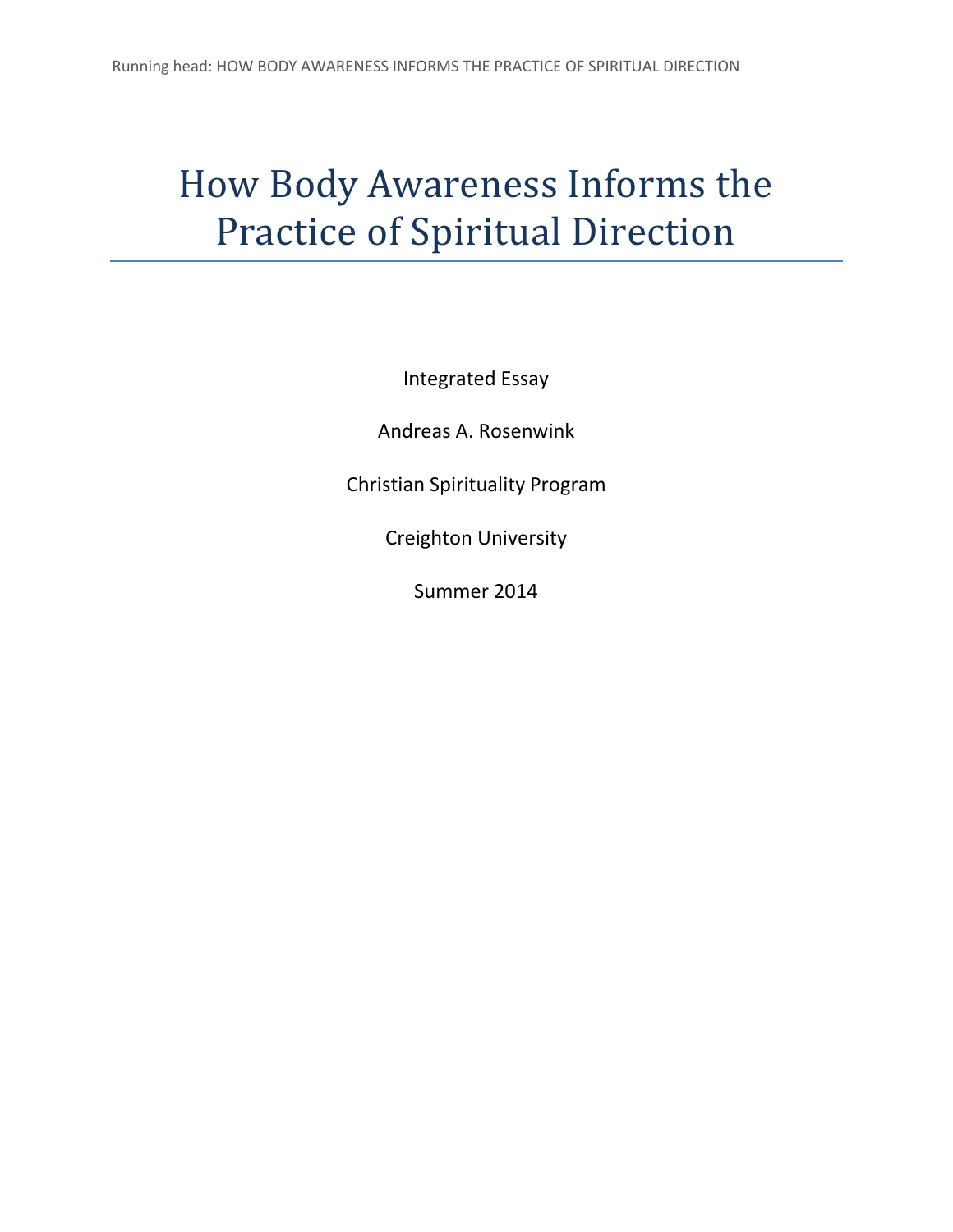| 3. From an Ignatian Perspective: The Role of Body Awareness in the Discernment of Spirits  9 |  |
|----------------------------------------------------------------------------------------------|--|
|                                                                                              |  |
|                                                                                              |  |
|                                                                                              |  |
|                                                                                              |  |
| 3. Example How the Body Demonstrates a Transference Reaction with an Authority Figure 18     |  |
|                                                                                              |  |
|                                                                                              |  |
|                                                                                              |  |
|                                                                                              |  |
|                                                                                              |  |
| Example 1: Discrepancy between the Verbal Message and Body Language of the Directee  25      |  |
|                                                                                              |  |
|                                                                                              |  |
|                                                                                              |  |
|                                                                                              |  |

The format of this essay follows directives from APA style,  $6^{\text{th}}$  edition. Due to the fact that this essay is not a research paper, I have taken the liberty of omitting an abstract and freely formatting the essay title and headings of parts A, B, and C in color and font.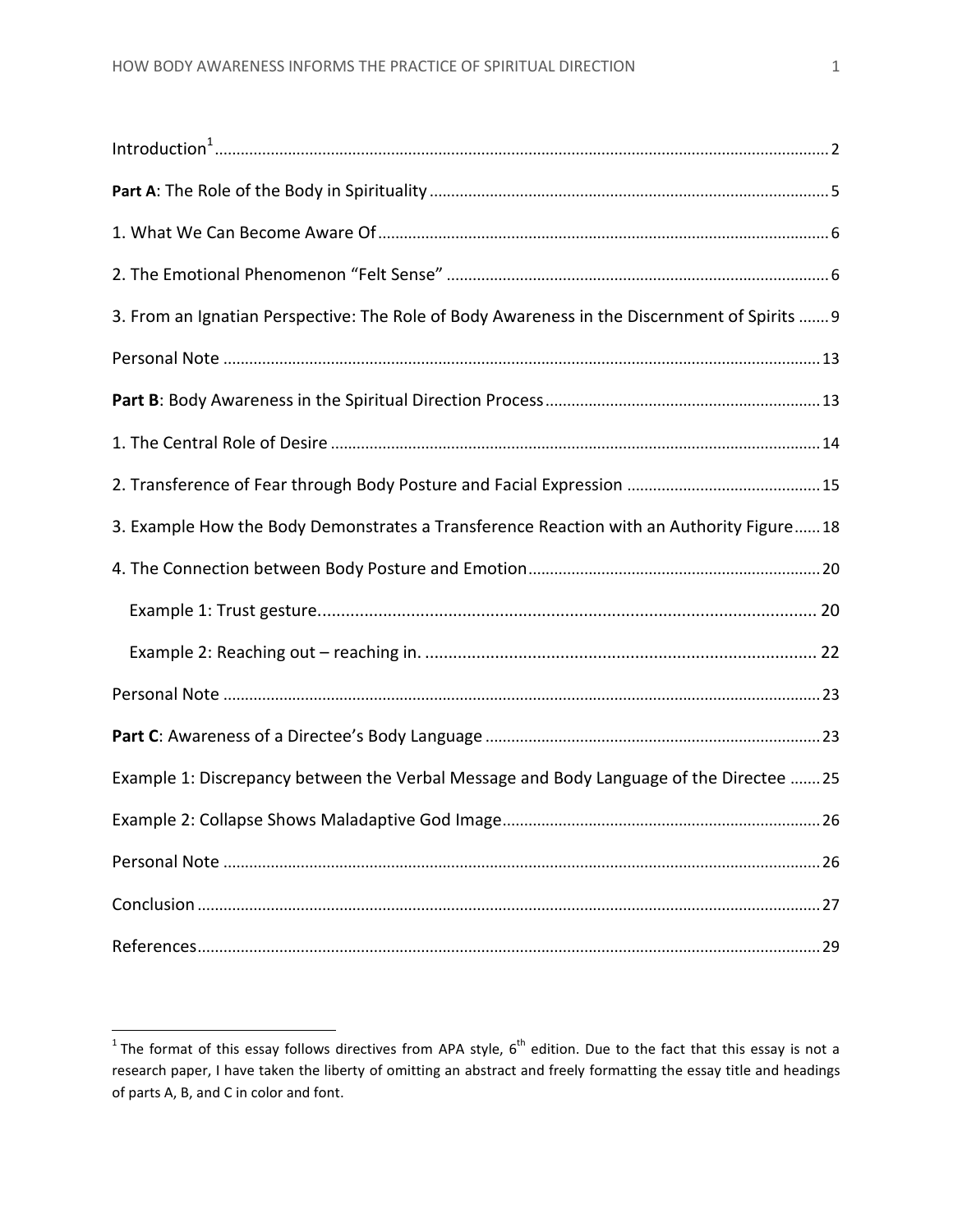#### **Introduction**

<span id="page-2-0"></span>I was in my early twenties and still living with my parents. One day my older sister, who moved out before she was eighteen, asked me: "Andi, how do you feel at home? Doesn't the situation affect you?" I didn't have a clue what she was talking about and answered that I feel okay. I was fine. She looked at me as if she knew more than she was saying, but she kept quiet. My time would come. And it came. As a heady young man I was largely disconnected from my emotions. I had developed an avoidant attachment style (Luebbert, 2003) to survive the dysfunctional aspects of my family. Today I am forty-three. When I look back and consider my psycho-spiritual development (Liebert, 2000), I see how the focus on my spiritual life has increasingly turned inward, toward my body. The recommended self-reflection in silent retreats, contemplative prayer forms and Scripture meditations, receiving Spiritual Direction, my training in Spiritual Direction, and the practice of Focusing, were especially significant in fostering an attitude in me that has been such a necessary and healing antipole to the way I had learned to live when I was young, when I was either oblivious to my body or adopted compulsive patterns in order to feel good. The question *"How were you moved in prayer?"* was a turning point for me, when I heard it the first time. This question still challenges me to focus on my emotions and to express them to God, which is the most basic practice in order to grow into a loving relationship with God (and, of course, with others too) – a kindergarten lesson in emotional intelligence, which I have had to catch up on as an adult.

A few years ago I came in contact with the practice of Focusing, gaining new insight into my bodily self. Eugene Gendlin's description of the *felt sense* (2007) and Dan Siegel's distinction between categorical emotions (fear, anger, sadness, joy, and disgust) and primary emotions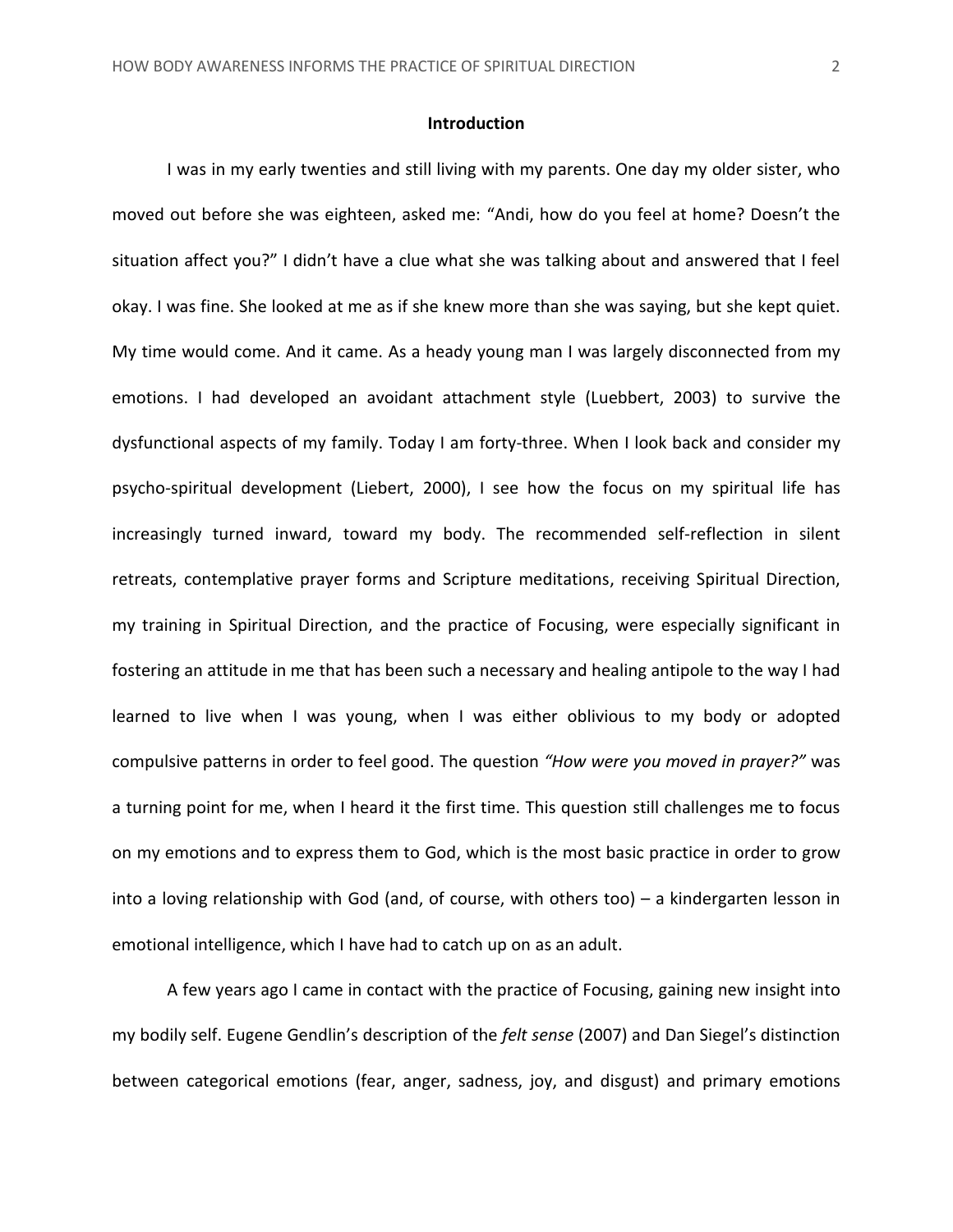(sensation-based feelings of attraction and avoidance – "good", "bad", "okay") (Hartzell & Siegel, 2003), helped me immensely in becoming more aware of and distinguishing between my own inner capacities. I found that, even if I sometimes have trouble expressing categorical emotions, it is relatively easy for me to tune in to the bodily felt sense of a situation, a personal interaction, or when I am moved by a Scripture text or during prayer. These insights enriched my social life and my faith very much. Body awareness has become for me a new doorway into my inner life. Body awareness has helped me to understand and experience myself as a whole person; I am a body-mind-unity with the Holy Spirit immanent in me, interconnected with the people and creation around me. Through body awareness I feel more awake or in tune to recognize the inner movements of the Holy Spirit, which St. Ignatius called consolations. Body awareness has helped me to become more aware of the differing thought processes I have and the emotions connected to these, a helpful tool for the practice of discernment<sup>2</sup>. Body awareness has made me more sensitive to the body language of others. Finally, body awareness has become a helpful instrument for companioning people in pastoral work and in the ministry of Spiritual Direction. This final point is the focus of this essay: How growing body awareness informs the practice of Spiritual Direction.

The content of this essay draws heavily on learnings from my time with the CSP community at Creighton. Several classes were very important for me, for example, *Theology of the Spiritual Exercises*, *Focusing* (especially the work of McMahon & Campbell), *Discernment of Spirits*, *Spirituality and Sexuality*, and the *Pre- and Post-practicum*. I benefited greatly from the kind but assertive encouragement to engage in emotional in-depth self-reflection, an integral

 2 "…a discernment process that neglects the data of the physical self is seriously flawed." (Au & Cannon Au, 2006)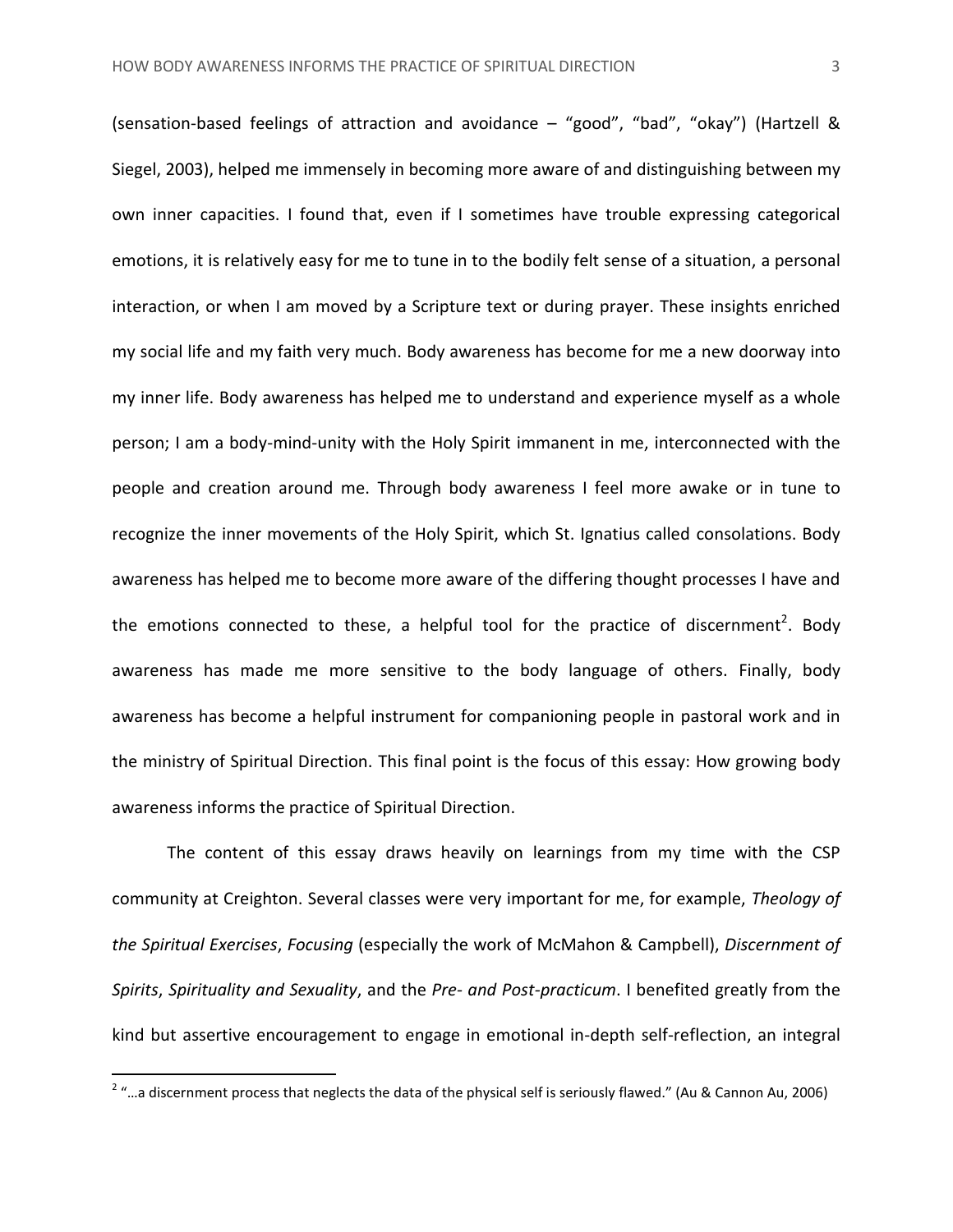part of almost all of the CSP classes. Besides that, this essay includes learning experiences and examples from my Spiritual Direction practicum. Additionally, the *Transforming Trauma* class I took at Eastern Mennonite University was also very enlightening. There I had the chance to draw from contemporary psychological thought (Trauma Theory, Attachment Theory, and Neuroscience) and the Mennonite concept of Restorative Justice. During that time I attended ten sessions of trauma therapy (*Somatic Experiencing*) that addressed the topic of transference examined on pages 18 ff. Finally, I want to mention how beneficial it was for me to practice Focusing in Focusing-partnerships at Creighton and throughout the year at the place I live. This essay can be seen as an expression for where I have been feeling led by the Holy Spirit in my own spiritual journey the last three years – exploring the Spirit's dwelling in my body and reflecting on a body-sensitive approach to Spiritual Direction.

This essay is intended to be a help for spiritual directors as they reflect on their own direction practice and to encourage further discoveries in the emotional – embodied – communication with God in us. I hope that my perspective on these topics, admittedly a limited and fragmentary view, may be inspiring for the reader.

After a brief introduction about the role of the body in spirituality, the essay develops the main themes: Part A is about the physical sensibility to the movements of the Holy Spirit and the bodily perception of consolations. Part B is about the importance of body awareness for the spiritual director in the direction process. A few verbatim excerpts provide examples to my theses. Part C focuses on awareness towards a directee's body language and the implications of this. At each end of these parts I added a personal note, giving an example of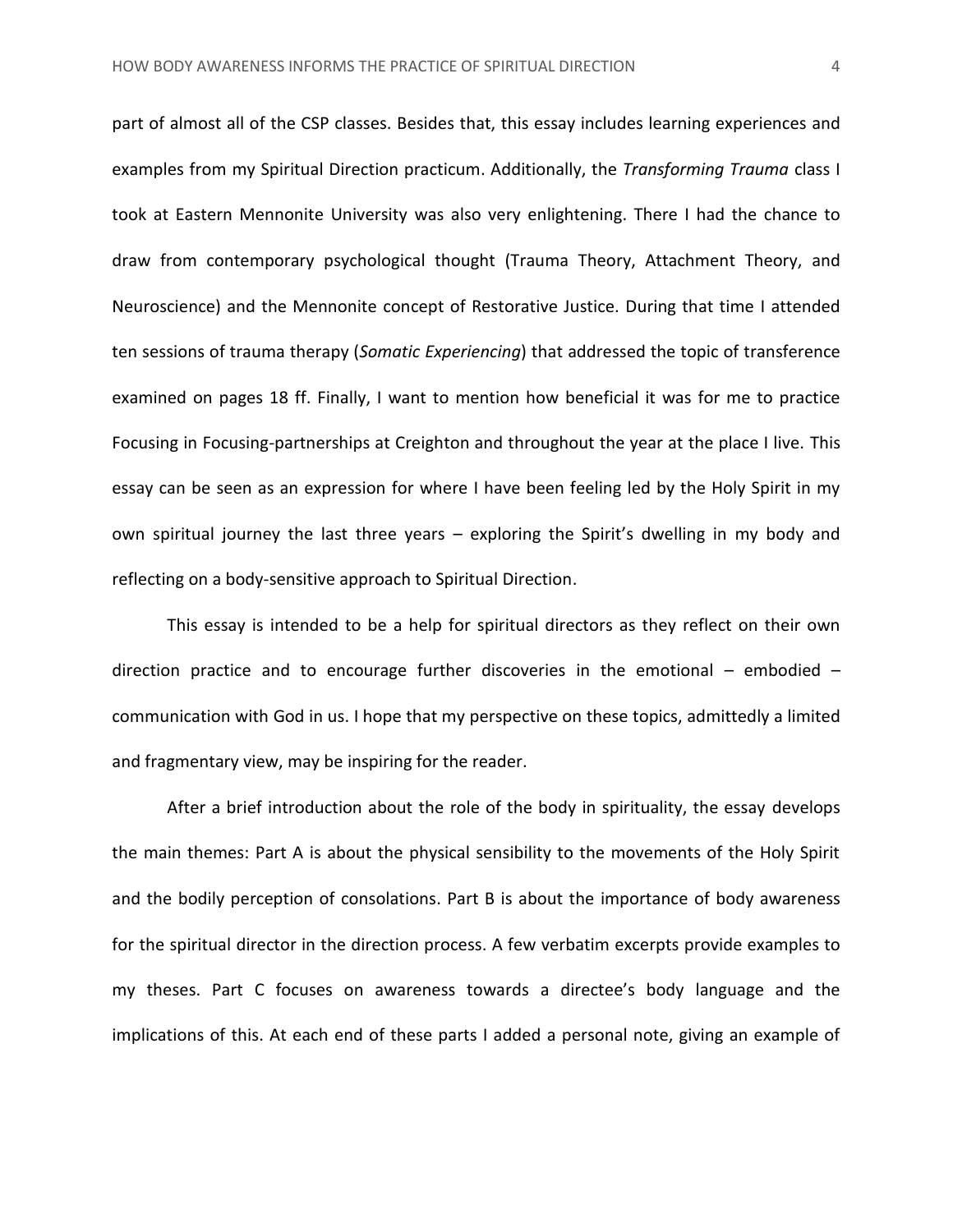<span id="page-5-0"></span>how the described content has been significant in my own personal life and/or in my spiritual direction ministry.

## **Part A: The Role of the Body in Spirituality**

*"…do you not know that your body is a temple of the Holy Spirit who is in you, whom you have from God…" (1. Cor 6:19)*

*"The way we relate to our bodily selves profoundly influences the way we relate to God, to one another, to prayer, to all of life" (Flora Slosson Wuellner: 1987).*

God became human in the person Jesus of Nazareth. Jesus was God "in carne", embodying God's love and expressing God's love to the people around him. Jesus completed his work for our salvation on Pentecost, sending the Holy Spirit to the Christian community. The Holy Spirit is the life giving, life correcting and ordering, healing, reconciling, consoling, encouraging, and missional force within the church community and within the individual members of the community (Hauser, 1986). The apostle Paul teaches the church how to live as disciples of Christ according to the Spirit ("If we live by the Spirit, let us also walk by the Spirit" Gal 5:25). He emphasizes God's presence in the temple of our bodies (1 Cor 6:19) and describes the work of the Spirit in us as the growing of fruits, which are inner attitudes overflowing to our neighbors in acts of love (Gal 5:22). The Holy Spirit is God "in carne" in the believers, who themselves embody and mediate God's love in human love.<sup>3</sup> The Holy Spirit within us moves us through the inner faculties of our body-mind unity: our imagination, memory, intellect, will (directed through desires and needs), and feelings. Humans have the capacity for experiencing

 $3$  "All human loving is mediated by our embodied experience" (Slosson Wuellner, 1987, p. 10). Love is received and expressed through the body.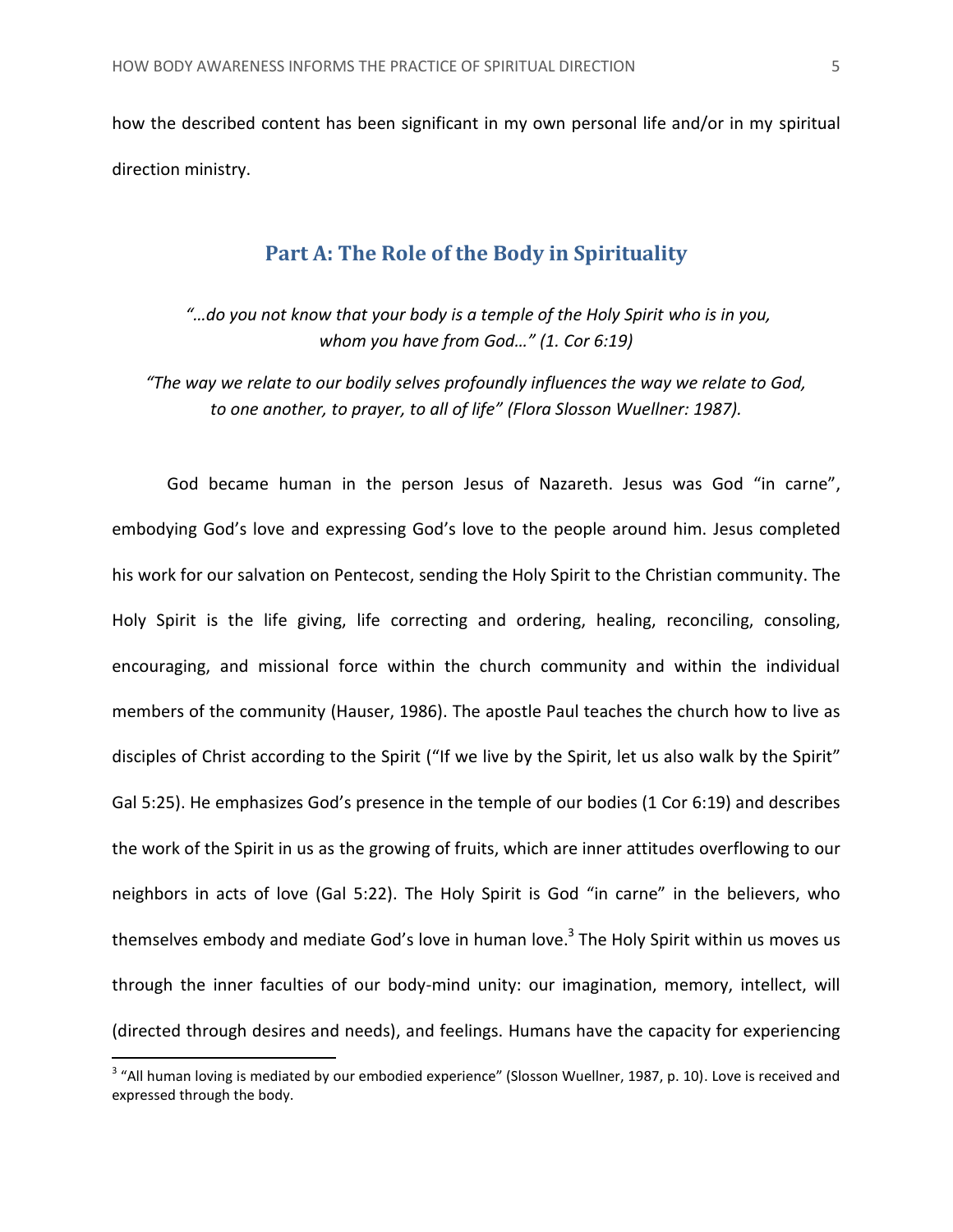a vast array of inner sensations. In this essay I concentrate on these inner feelings and on how the Holy Spirit uses these to move us.

#### <span id="page-6-0"></span>**1. What We Can Become Aware Of**

We can become aware of physical sensations that arise through stimuli from outside the body and from within the body. Our five senses process external information: sight, taste, smell, sound and touch. But a closer look at human physiology reveals that we have more than just five senses. We can become aware of physical sensations that arise from within the body, stemming from internal receptors (Levine, 2010, p. 139f). Kinesthetic receptors signal the state of tension in our muscles. Proprioceptive receptors transmit to our brains positional information about our joints. Vestibular receptors (hairs in the inner ear) let us sense gravity and changes in velocity (i.e., acceleration and deceleration). Finally, we have visceral receptors (viscera and blood vessels) which relay information from our "heart and guts" upward to our brains. I believe that especially the kinesthetic and visceral sensations (felt muscle tensions and "heart and gut feelings") are keys for becoming more aware of the movement and leading of the Holy Spirit – but more on that later.

Sensations from outside of and inside our body affect us and can evoke different forms of emotions: We can feel the categorical emotions fear, anger, sadness, joy, and disgust in different intensities and shades. In addition, we are able to sense primary emotions or bodily states on a continuum between the poles of attraction and avoidance: I feel "good", "okay", or "bad" (Hartzell & Siegel, 2010). Levine (2010) calls this realm of primary emotions "Contours of Feelings". Gendlin (2007) uses the term "felt sense".

#### <span id="page-6-1"></span>**2. The Emotional Phenomenon "Felt Sense"**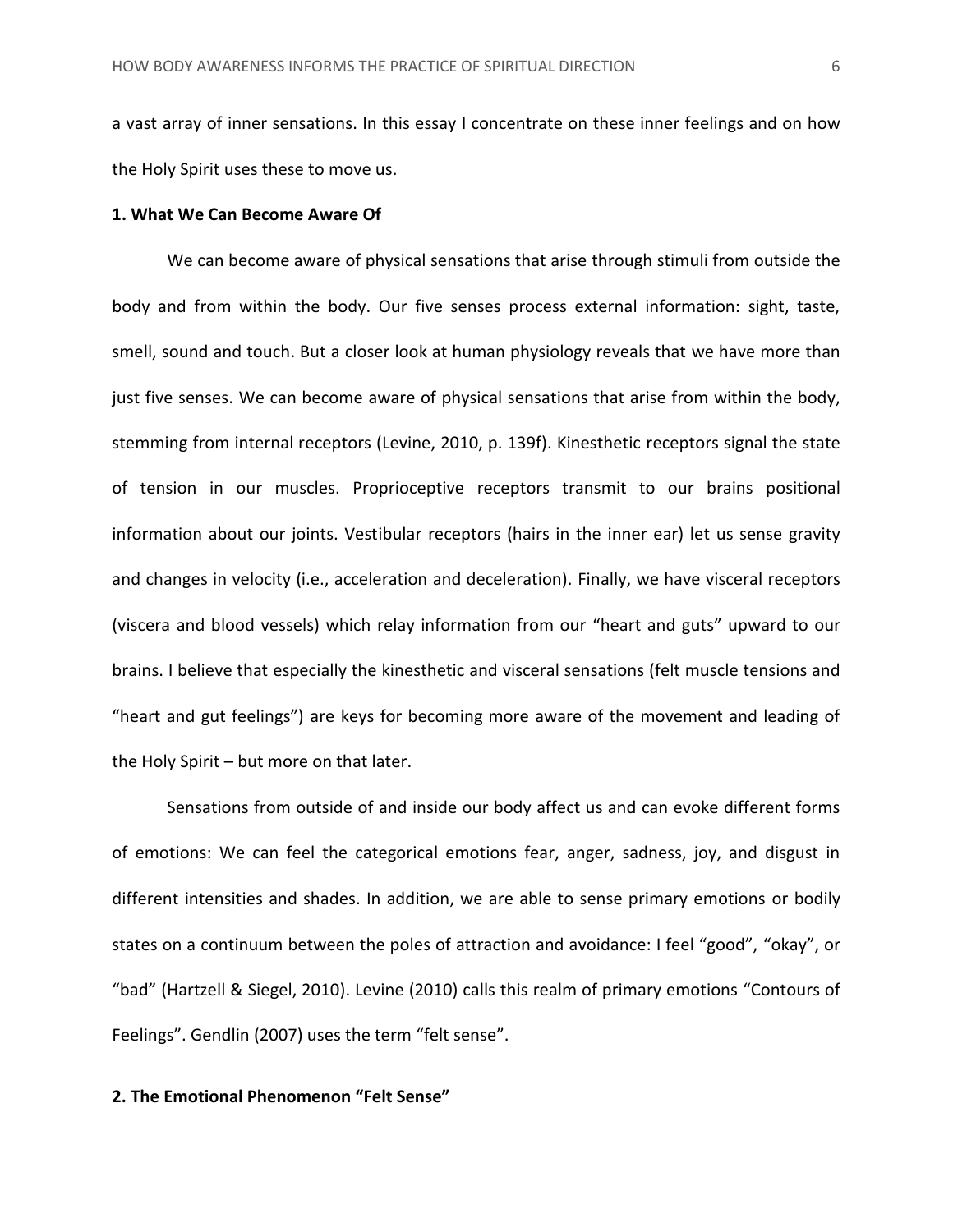A felt sense is primarily a physical (not mental) experience. Every person is influenced by felt sense in their everyday lives, but we are usually not very aware of it and how powerfully it informs our decisions.

Felt sense is "a murky, hard to describe, more-than-words experience that is broader and vaguer than emotion" (Gendlin & Weiser Cornell, 2014). It is a body-sense of meaning, it feels meaningful, but is illusive (Gendlin, 2007, p. 11). A felt sense is usually evoked through a situation, a person, a memory, a dream, and so on. "Gendlin's felt sense is similar to what is popularly referred to as intuition, an inner grasp or insight into the nature of some reality without detailed analysis… a big round unclear feeling" (Au & Cannon Au, 2006, p. 83). A felt sense is a pre-conceptual, an implicit feeling. A felt sense is embodied knowing, it can reveal "the wisdom of the body".<sup>4</sup>

A person can focus on a felt sense (that is called Focusing), which means directing her or his awareness toward this special kind of feeling in an accepting and loving attitude. In Focusing the felt sense can become a door into "more", into a deeper realm, evoking conceptual emotions, releasing tension, revealing images, symbols, and meaning. In the focusing process, hidden bits of subconscious personal knowledge can rise up to the level of conscious awareness – a "transfer" of knowledge takes place from body to mind (Gendlin, 2007, p. 29).

Peter Levine, founder of the trauma therapy "Somatic Experiencing", describes the physical faculties through which the phenomenon of felt sense occurs. Levine explains the connections between our sensitivity in our torso (that is, the enteric or visceral nervous system)

<sup>&</sup>lt;sup>4</sup> "For Gendlin and others the body is viewed as an indwelling intelligence with its own remarkable sense of rightness and acute feeling for enlivening solutions." (Au & Cannon Au, 2006, p. 84)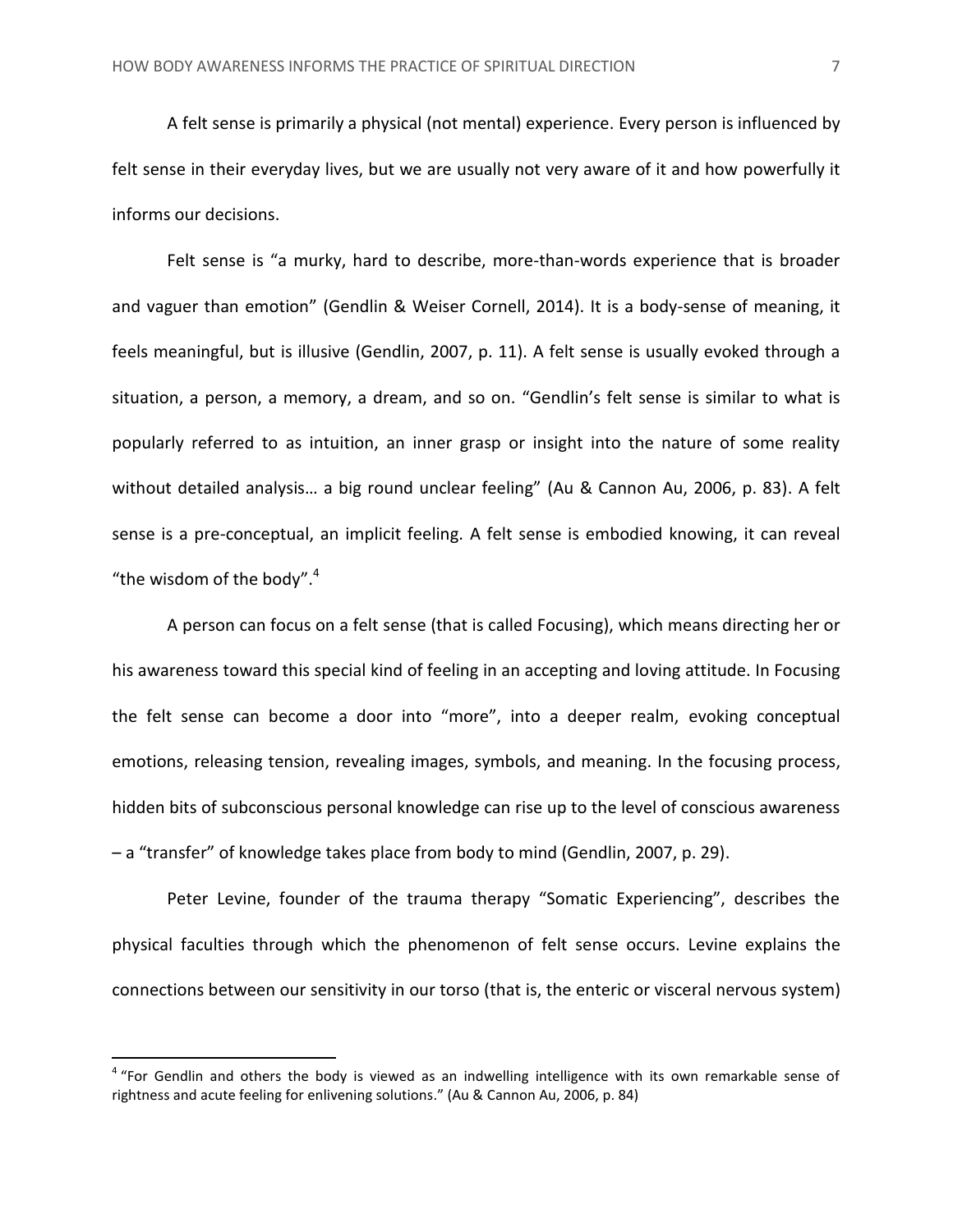and the brain. The enteric nervous system is approximately the size of a cat's brain. It produces 95% of the body's serotonin (that is, feel good hormone) and is 90 % made up of sensory nerves. These nerves communicate information about the state of the viscera to the brain. Levine states that the sensory information of our torso influences the entire brain and is the reason for subliminal "decisions" that profoundly influence our actions. "Many of our likes and dislikes, our attractions and repulsions, as well as our irrational fears, are the result of these implicit computations in our internal states" (Levine, 2010, p. 121)<sup>5</sup>.

Fully aligned with the revealing potential of the felt sense phenomenon, Levine (2010) goes further, to locating the source of much of our intuition in our viscera.

…gut sensations are vital in orchestrating positive feelings of aliveness and in directing our lives… As we can learn from traditional, shamanic and spiritual practices… feelings of goodness are embodied directly as visceral sensations. When we ignore our "gut instincts", it is at our own great expense. (p. 125)

**One significant thesis of this essay is to consider our torso as the main perceptive antenna for the promptings of the Holy Spirit.** Thorough Bible study, sound theological reasoning, and responsible teaching in the Church are important – all of these involve mainly left brain processing – but, I argue that a holistic spirituality needs to be complemented by emotional and bodily-kinesthetic intelligence<sup>6</sup>.

l

 $<sup>5</sup>$  More explanation, for example how emotional experiences of the past color our gut feelings, in Antonio Damasio:</sup> *Descartes' Error.*

 $^6$  Au and Cannon Au (2006), referring to the Multiple Intelligences model of Howard Gardener, show fascinating examples how bodily-kinesthetic intelligent people came to a Spirit-lead discernment. "People who are more bodily-kinesthetically oriented in their learning, for example, process knowledge through bodily sensation" (p. 80).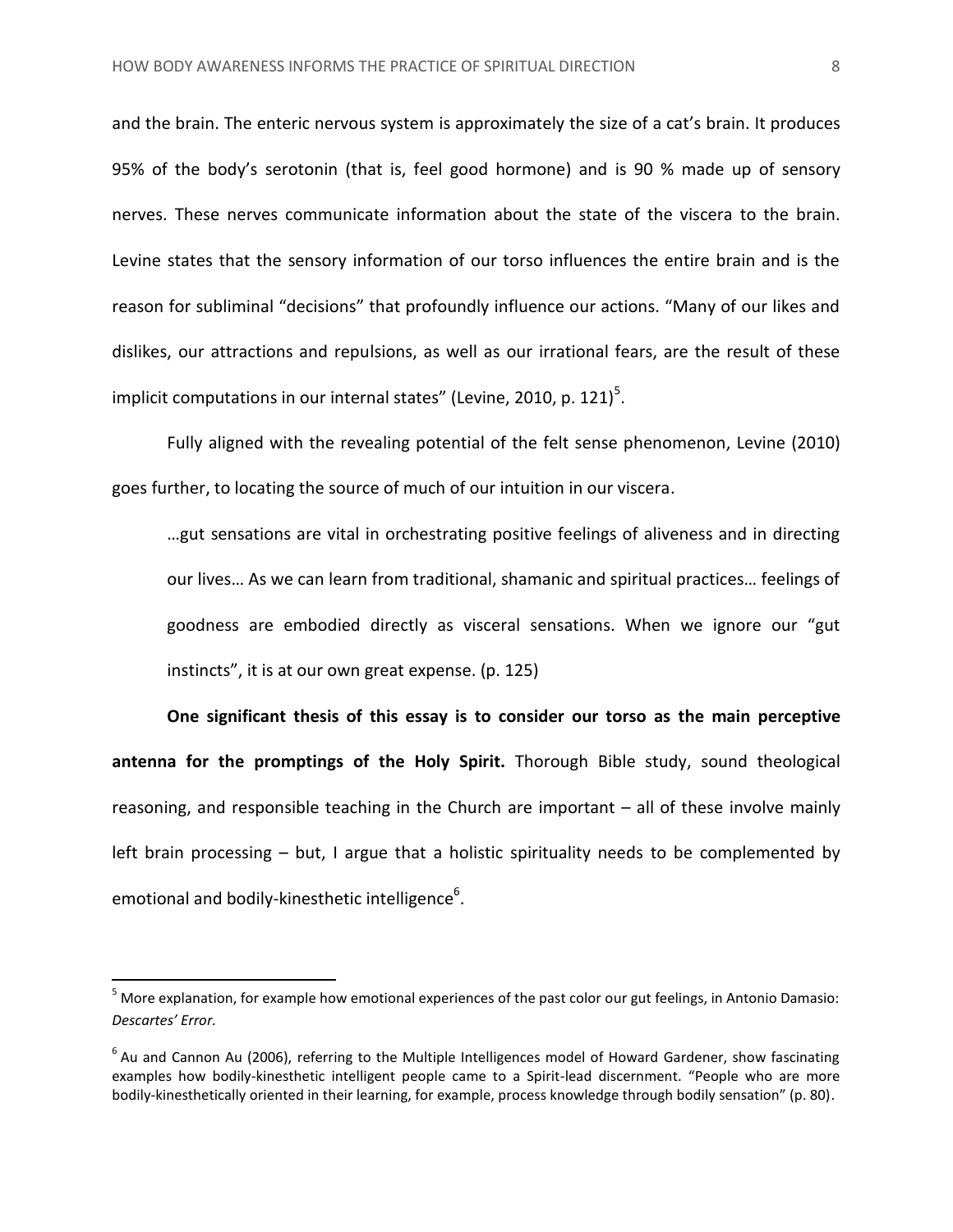Quoting Tillich, Au & Cannon Au (2006) emphasize that rational knowing ("grasping the truths of faith") needs the complementation of embodied knowing ("being grasped by the Truth of faith") (p. 47). Holistic discernment happens through our whole self.

This mode of [holistic] knowing is reflected in the Hebrew verb *yadah*, signifying the kind of intimate knowledge resulting from the unification of intellect, feeling, and actions. Ignatian spirituality speaks of it as *sentir*, a felt knowledge that pervades the whole of one's being. (Au & Cannon Au, 2006, p. 47)

With this we come to the role of the body in Ignatian Spirituality.

#### <span id="page-9-0"></span>**3. From an Ignatian Perspective: The Role of Body Awareness in the Discernment of Spirits**

*"What fills and satisfies the soul consists not in knowing much, but in our understanding the realities profoundly and in savoring them interiorly"* (Sp. Ex., #2, in Ganns, 1991)

Ignatius taught his followers to seek the presence of God in all things, in their conversations, walks, in all they see, taste, hear, learn, and in all they do (Götz, 2001). From an Ignatian perspective, God is immanent in creation, and this includes, of course, the body. God communicates who he is "with his people both corporately and as individuals" (Barry & Conolly, 1981, p. 17). That means that we are continuously being "spoken to". God communicates with us implicitly (when we are unaware of it) and explicitly (when we become aware of God communicating with us in a spiritual experience) (Barry & Conolly, 1981, p. 33). **Communicative experiences with God involving bodily perceptions are central in Ignatian Spirituality.**

In "Spiritual Exercises" Ignatius lays out "Rules to aid us toward perceiving and then understanding, at least to some extent, the various motions which are caused in the soul: The good motions that they may be received, and the bad that they may be rejected" (#313, in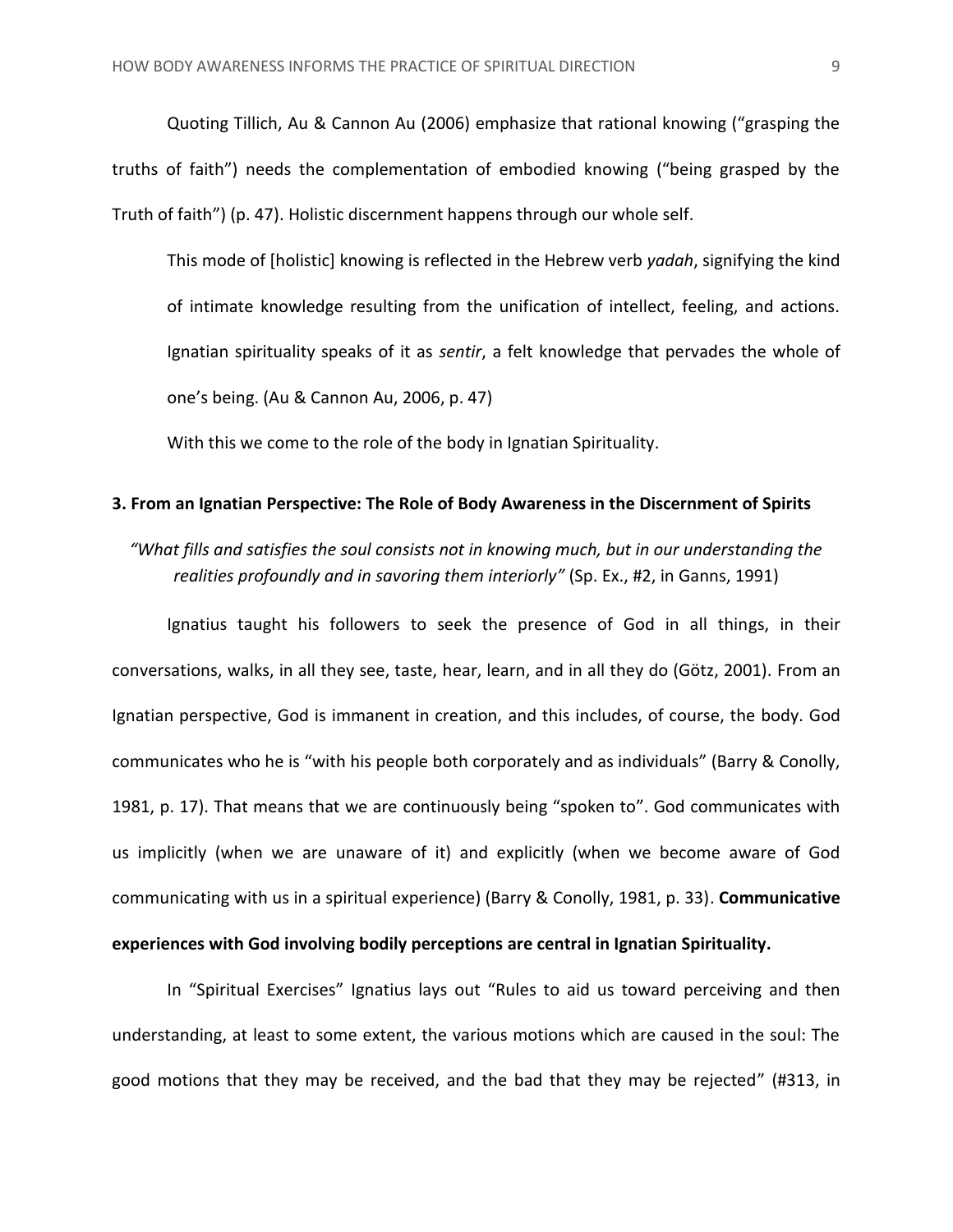Ganns, 1991). Ignatius describes good, Holy Spirit evoked motions as consolations (Sp. Ex., # [316]). Consolations, as understood by Ignatius, are rooted in an experienced increase of faith (for example, "God is near. God loves me"), hope ("God will…"), and charity ("Service with God"), which are the fundamental effects of the Holy Spirit in people. Consolations can have the effect of warm feelings toward God or an increase in peace or self-acceptance<sup>7</sup>. A consoled person can respond more easily in accordance with faith, hope, and love. Consolations give enthusiasm for prayer and active service for God and neighbor (Toner, 1995, p. 22) $^8$ .

In terms of Attachment Theory<sup>9</sup>, consolations can be seen as a bonding experience with God. Consolations increase a basic sense of safety in and a stable connection with God.<sup>10</sup> A consolation is "emotional communication".

Daniel Siegel (2003) – one of the leading voices in Affective Neuroscience – emphasizes the importance of "emotional communication". If two people are in tune with each other's primary emotions (that is, sensation-based feelings of attraction and avoidance, like "good", "bad", "o.k."), they experience a communal sense of joining together. Resonant connection takes place. One person experiences the other in a sensory manner. This sense can remain even if the two people separate from each other. It is an ongoing sense of connection, of linkage. In

 $\overline{a}$ 

 $^7$  The term consolation is a conceptual word which fails to describe the reality adequately. It attempts to describe a spiritual reality which is experienced by different people differently. Therefore, every individual needs to "translate" or appropriate what consolation means for her- or himself (K. Schaupp, *Trost und Trostlosigkeit in den Ignatianischen Exerzitien* [Consolation and Desolation in the Spiritual Exercises of St. Ignatius], personally provided lecture Script, December, 2012).

 $^8$  Desolations are the opposite of consolations. Desolations might be inner motions like a disquiet mind, temptations, different forms of a bad mood which lead to a lack of faith, decrease of hope, or feeling of separation from God.

<sup>&</sup>lt;sup>9</sup> See for example, (Mikulincer & Shaver, 2007)

 $10$  See for example, (Moriarty, Hoffmann, & Grimes, 2006)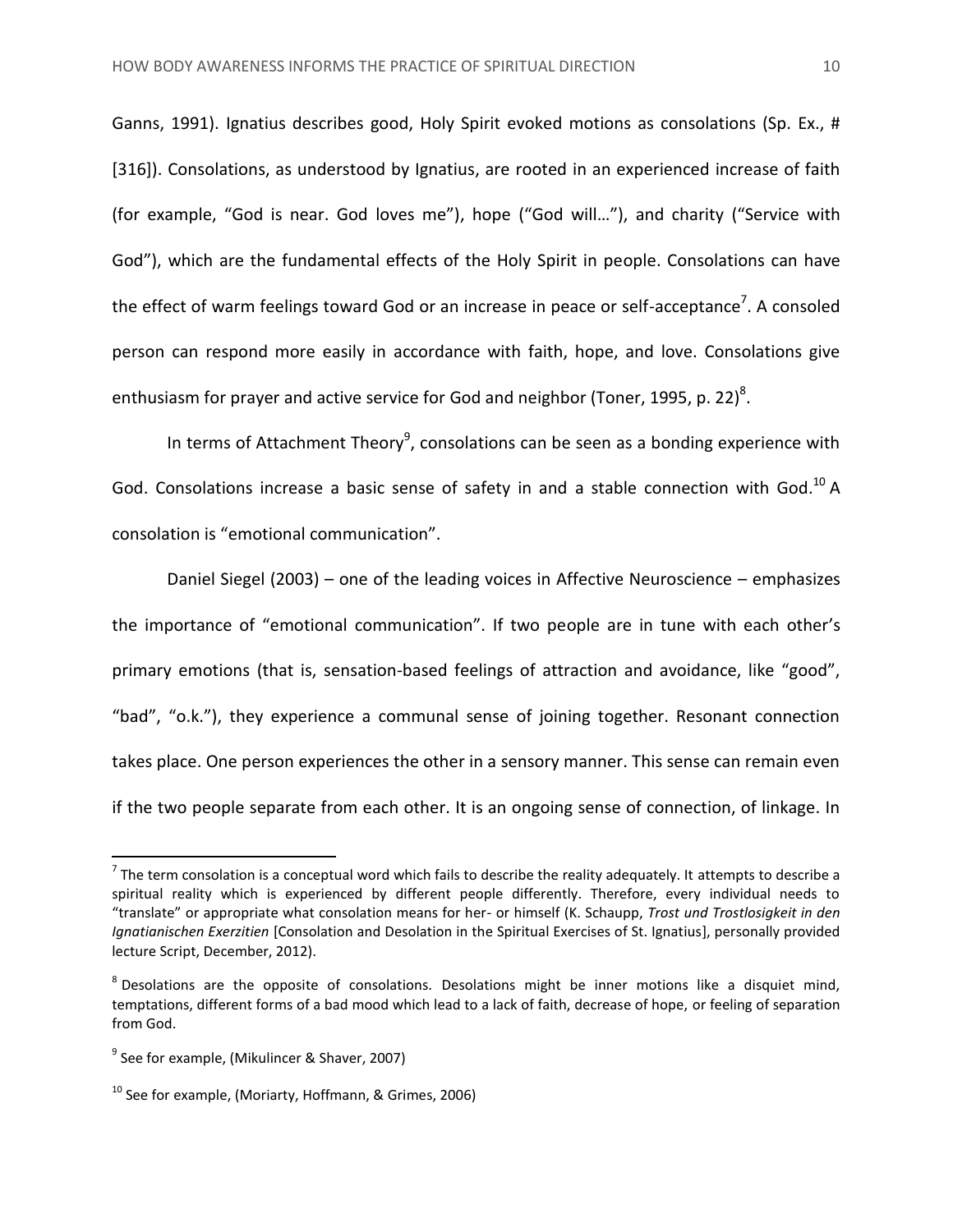other words, relationship happens and deepens if there is "a process of resonance in which the emotional state of one person reverberates in that of the other" (p. 64f)**.**

In that sense, consolations are highly relational and bonding. If a person recognizes his or her primary feelings (felt sense) in a consolation and perceives in this very feeling that God, the mysterious Other, is present in this feeling and invites the person to join, to tune in, the relationship deepens and is strengthened. The person "feels felt" and might even feel a part of God's emotions. An ongoing sense of connection to God is possible.

I've experienced that, even if a person doesn't feel God's presence and love right now, on a deeper level a primary emotion (or knowledge with emotional quality) might still be present, confirming that God is good, that God is trustworthy, that God holds his or her life in his hands, because of an embodied memory of a moment with felt "resonance", or as Siegel might say, a "magical moment" of successful emotional communication. $^{11}$ 

Five hundred years before Affective Neuroscience, Ignatius was already aware of "emotional resonance". He uses the Spanish word *sentir* to describe how consolations are perceived. *Sentir,* as used by Ignatius, can be described as a "…felt knowledge, an affective, intuitive knowledge possessed through the reaction of human feelings to exterior and interior experience… [*Sentir* describes] …not merely an intellectual grasping of abstract propositions, but a total human experience of understanding with all of its *emotional resonance* [italics added]" (Futrell, 1970, p. 56). I am struck by the similarity between the concepts of "felt-

 $\overline{a}$ 

 $11$  Houdek (1996) describes the Spiritual Direction of a person who suffers the "dark night of the senses". Even if the person doesn't feel that God is present or active, she or he still is determined to persevere in prayer, because of an *emerging "intuitive sense…* [italics added] that says it is good to be in prayer. …Although directees may experience profound aridity…, they are clearly aware that God is communicating divine mystery in the emptiness that now constitutes prayer." (p. 29) I would describe this *emerging intuitive sense* Houdek is talking about as bodily felt knowledge.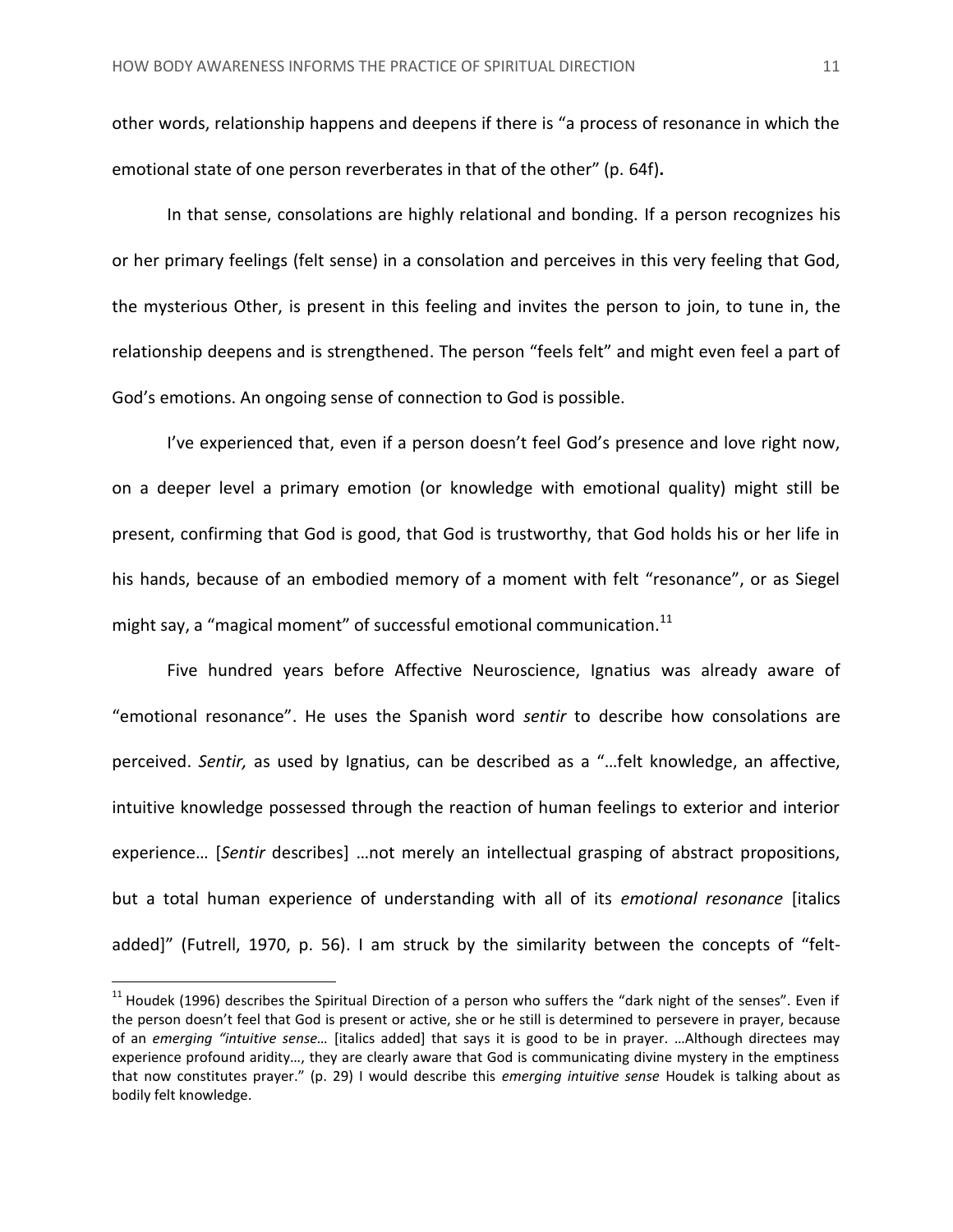knowledge" and our implicit body wisdom which can be seen in the felt sense concept of Focusing.

In conclusion, a holistic spirituality is incarnational. The term consolation for an inner, directive experience of the Holy Spirit expresses the physical sensibility of this experience. A consolation feels good, it lovingly tends the body-mind unity, it is uplifting, nourishing $^{12}$ . Consolations are God's way of touching, of nonverbal, implicit communication, which can become explicit when the believing person recognizes and prayerfully reflects on them. Consolations have the potential for creating and nourishing long-term bonding. In that sense consolations can be seen as sexual<sup>13</sup> expression in the relationship with God.<sup>14</sup>

I believe that consolations (as well as desolations) are perceived in the visceral nervous system – in our torso (others would say in our heart or in our soul). The bodily realm where felt senses or primary emotions are perceived is the resonating cavity, or the sounding body the Holy Spirit uses for communicating with us. A person who has a trained awareness for this realm of her or his personality is well-equipped to become a Spirit sensitive person. A believer who decides to begin with a body awareness exercise will increase the spectrum of her or his communication with God.

l

 $12$  Nevertheless, in Ignatius teaching there are consolations that don't feel pleasant as well. See "sting of conscience" in Sp. Ex. # [314]

 $13$  Sexual in the sense of a sensual and intimate expression in a loving relationship

 $14$  The effect of consolations can be compared with what skin contact provides in a loving relationship. Through the experience of skin contact (an extended hug, or especially during an orgasm) the hormone oxytocin is released, which feeds and satisfies the basic human desire for a safe and long-lasting bond and builds trust. Oxytocin is released in the breast feeding mother and in the baby as well. (Amen, 2007, p. 63ff)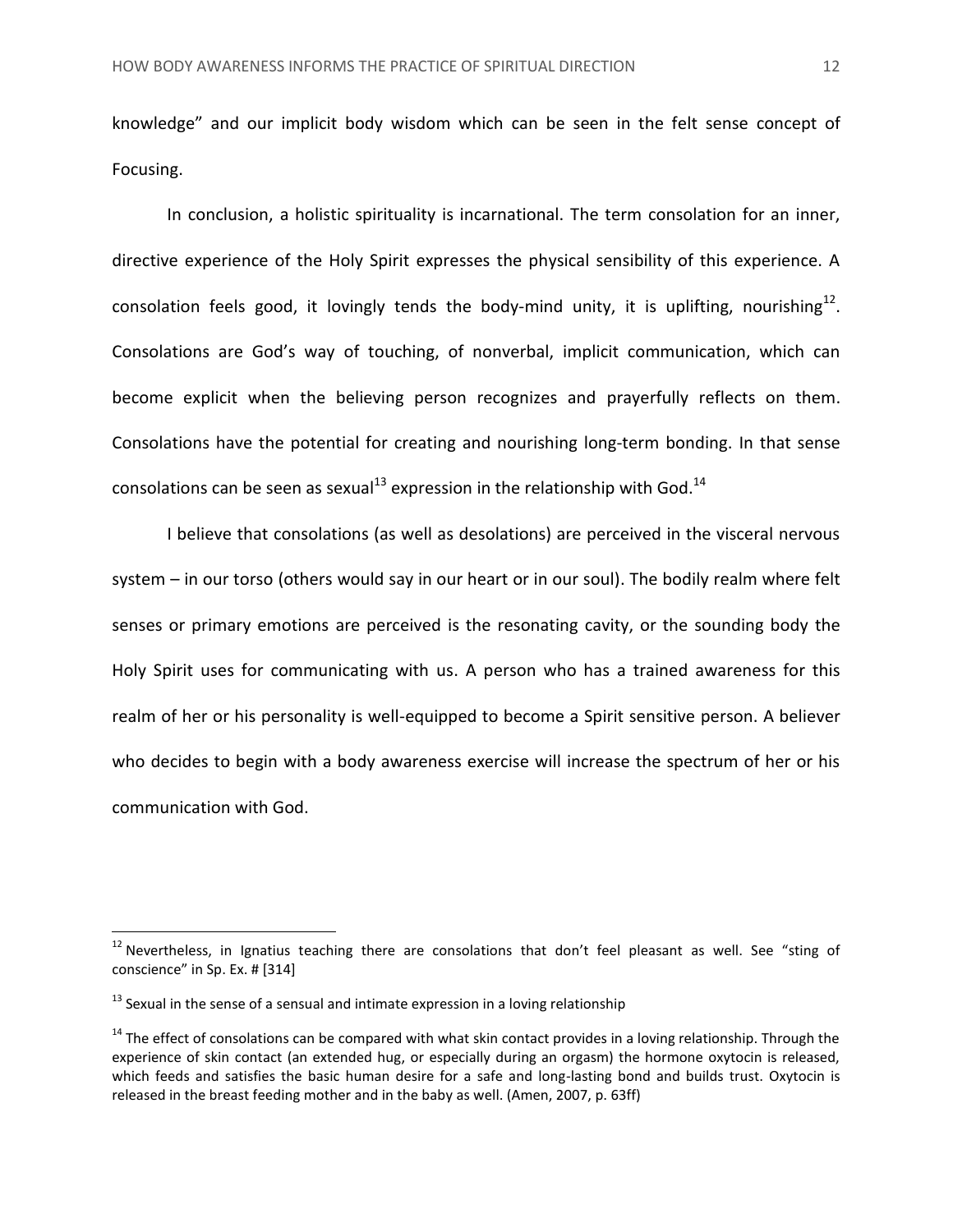#### **Personal Note**

<span id="page-13-0"></span>Through the CSP Focusing class I found myself drawn to practice Focusing regularly and to anticipate the movements of the Holy Spirit in my body. Hence, my awareness for consolations and desolations in everyday life increased. An example: One morning I became very angry with my three year old daughter and yelled at her. After that I was in a bad mood for several hours. At the core of that bad mood was a critical inner voice that put me down, accusing me of practicing poor parenting skills. Later that day I was on a walk with my daughter. After a few minutes I became open, taking in the atmosphere, the smell and the light of the air that was surrounding us. Suddenly I was moved by a small, warm, upwelling sensation in my chest. Recognizing a consolation I continued walking, focusing on and savoring this felt sense and the emotional reverberation that followed. I identified an uplifting sense of hope and peace. My bad mood resolved. After a moment I asked God what He wants to show me in that. As I was giving words to the experience, trying to lift the explicit from the implicit, meaning emerged: "Andi, you will continue growing. I am with you and with Anni in her development." That was consoling for me.

## **Part B: Body Awareness in the Spiritual Direction Process**

<span id="page-13-1"></span>A spiritual director needs to be familiar with the depths and breadth of her or his own inner sound box and the typical sounds the Holy Spirit produces in it. A spiritual director needs to be at home in his or her body<sup>15</sup>, grounded in the present moment, in the reality of the here

 $15$  Kepner (1993) describes in depth the phenomenon of embodiment and how a person alienates from his or her bodily being. "Most of us do not identify or experience our body as "self". We feel ourselves often to be living *in* our body, or out of touch with our physical being altogether" (p. 12).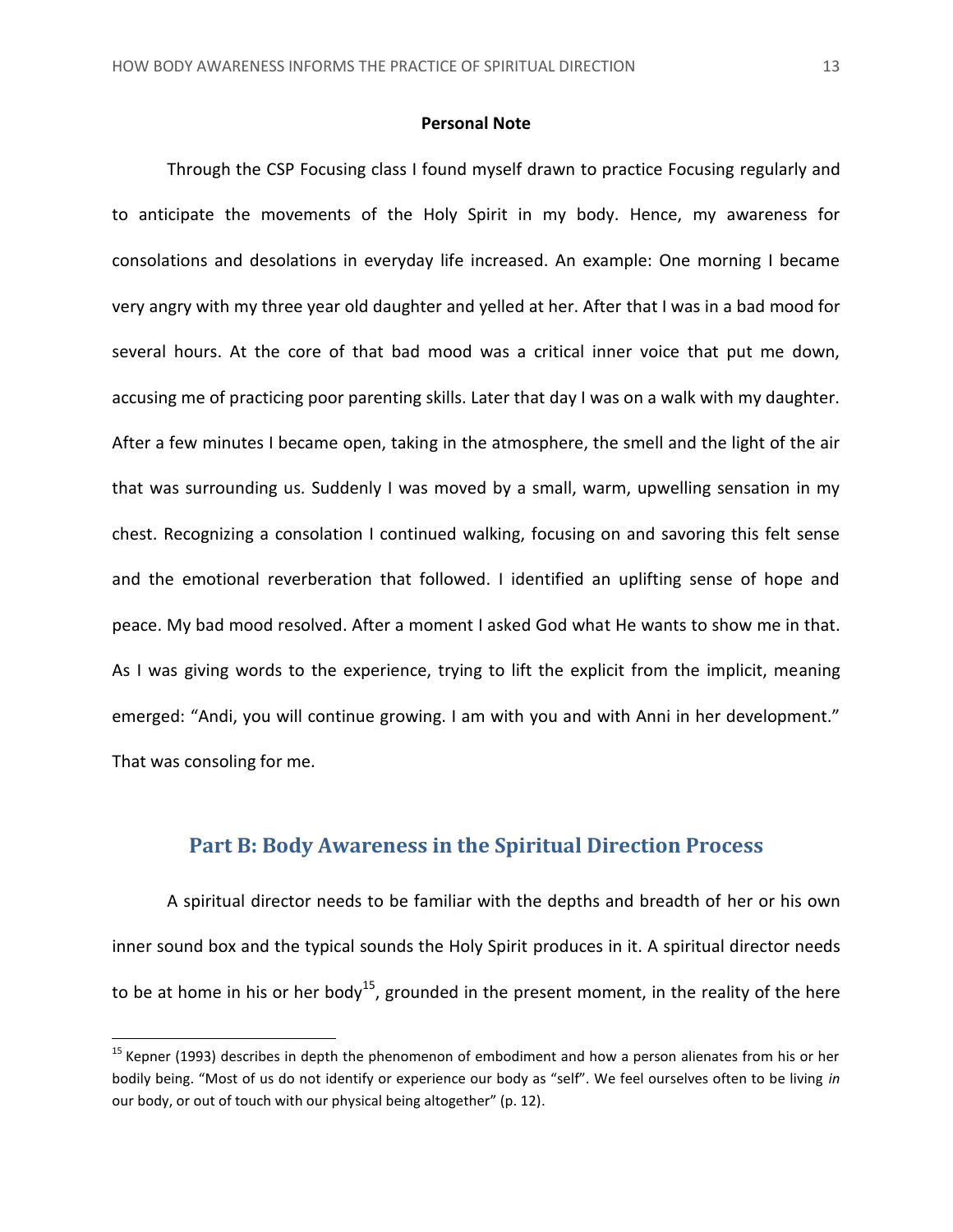and now, to be a contemplative-evocative presence for the directee. In this part of the essay I describe several bodily attitudes and phenomena that influence the Spiritual Direction process. I begin with one of the most basic elements of Spiritual Direction: the central role of desire.

#### <span id="page-14-0"></span>**1. The Central Role of Desire**

 $\overline{\phantom{a}}$ 

Without desire there is no Spiritual Direction. Many biblical references<sup>16</sup> and many theologians and mystics throughout history<sup>17</sup> have emphasized the central role desires and needs<sup>18</sup> play in the human heart (which is in Judeo-Christian anthropology the organ of decision-making, the source of human action) and what important gifts and guideposts they are for the faith journey.

Rolheiser (1999) defines spirituality, ultimately, as what we do with our desire. He identifies two basic feelings which are part of desire: pain and hope. Breaking down these two further, Rolheiser identifies painful aspects of our longings as dissatisfaction, frustration, and aching. The hopeful part of longing can be experienced as "deep energy, as something beautiful, as an inexorable pull, more important than anything else inside us, toward love, beauty, creativity, and a future beyond our limited present" (p. 5).

Schaupp (2006) describes how desires and needs can have different layers and point in different directions. A self-reflective person can recognize, for example, the desire for safety and security as well as for freedom and independence (p. 58). When a person contemplatively

 $^{16}$  E.g.: Hebrew word for person (näphäs) means throat or opened mouth. It expresses connection between "life" and "yearning". See Jeremia 31:25 / Jesus asks disciples about their spiritual desire: John 1:38 / Beatitudes.

<sup>&</sup>lt;sup>17</sup> See love mystical interpreters of the Song of Songs (Origen, Gregory of Nyssa, Bernard of Clairvaux, William of St. Thierry, John of the Cross, Teresa of Avila). Others, who emphasize the central role of desire: Augustine, Catherine of Siena, Julian of Norwich, or the Bridal Mystics (e.g. Hadewijch, Mechthild of Magdeburg) (Ruffing, 2000, p. 101).

 $18$  Sheldrake (1994) states that desires "undoubtedly overlap with our needs and neediness, although it is still possible to distinguish between them" (p. 12).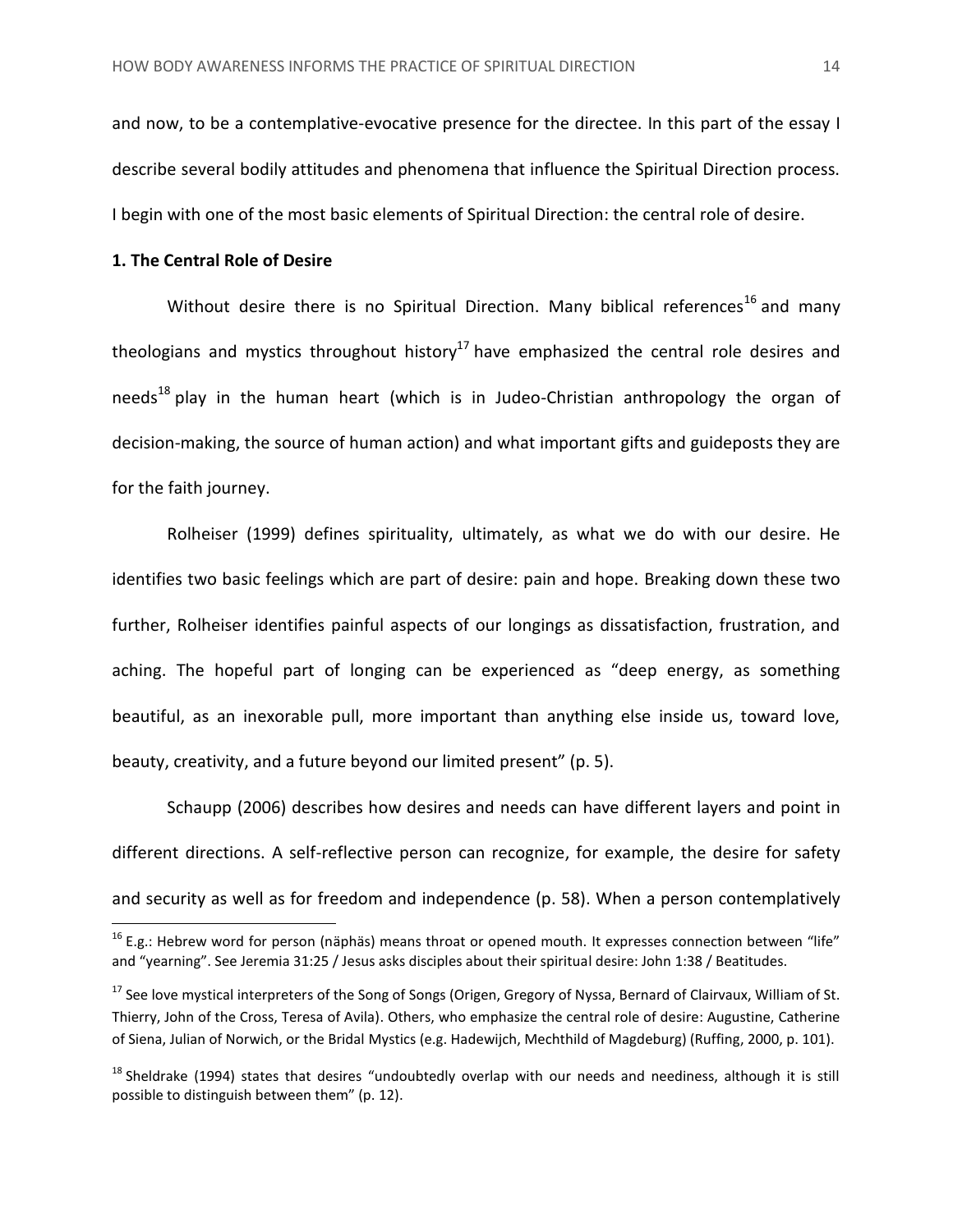focuses on the bodily feeling of the desire, different, maybe ambivalent, desires with varying strengths and directions can become obvious.<sup>19</sup>

Sheldrake (1994) makes the point that our desires are "inevitably linked to our physical senses, which in turn connect us to the world of time and space. …all desire is *sensual*" (p. 13). Consequently, sensing one's own desires is the starting point in Spiritual Direction, from which contemplative-evocative practice begins.

In conclusion, desires are a life-giving energy which the Holy Spirit uses to lead us toward God. Body awareness is the capacity we already have and which we can cultivate to become utterly available for following the direction in which our God-given desires want to lead and empower us.

#### <span id="page-15-0"></span>**2. Transference of Fear through Body Posture and Facial Expression**

 $\overline{\phantom{a}}$ 

Barry and Conolly (1981) describe the phenomenon of transference as one of the most effective ways a person resists growth in his or her relationship with the Lord. Through the examples in this and the following chapter I emphasize the bodily aspects of transference and show how body awareness helps, first, to recognize a transference reaction within a Spiritual Direction relationship, and, second, to live in this awareness in social interactions until God gives healing.

I was sitting with a directee from an African country who had experienced traumatic events during a war. Especially during our first sessions, we both sat there quite rigidly. The

 $19$  Au & Cannon Au (2006) address the complexity and ambivalence of desires. They offer help to sort out "the jumbled mixture of desires, dreams, hopes, needs" (p. 138) in distinguishing between wishful, instinctual, tentative, and definitive desires (p. 141ff). Margaret Silf's concept of root desires and branch desires is helpful as well (in Au & Cannon Au, 2006, p. 144).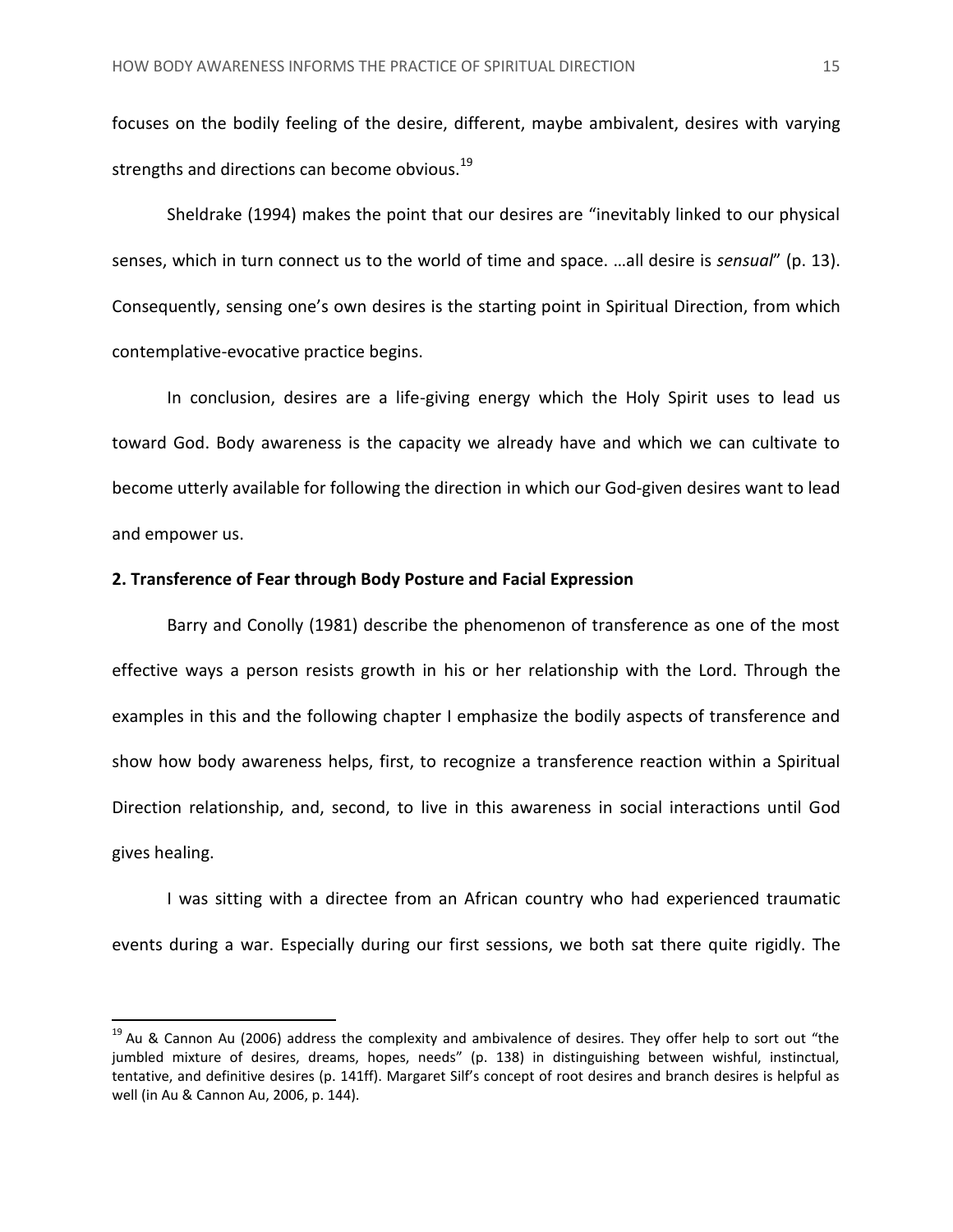directee's posture and his eyes expressed alertness, which evoked in me a similar emotional state.

Peter Levine (2010) describes fear-based body reactions and their significance in a therapeutic session. The foundation of nonverbal communication is that one's posture and facial muscles are a highly potent means for signaling emotional states to another person. Levine shows how expressions of alertness or fear can transfer and evoke in the other potent fear-based reactions.

The opposite is true as well. When the spiritual director expresses grace and acceptance, or is grounded in a basic trust that "all things will be well", the directee becomes calmed by the ease of the director (p. 43).

Levine emphasizes how important it is that the therapist (spiritual director) is aware of this phenomenon of "postural tuning" in nonverbal communication. "A therapist who is not aware of how his or her own body reacts to (i. e., resonates with) fear, rage, helplessness and shame in another person will not be able to guide…" (p. 42). In addition, if the therapist takes on a self-protective stance, in other words, is not willing to acknowledge and accept the transferred emotions, she or he unconsciously blocks the client (directee) from processing them. "Therapists must learn, from their own successful encounter with their own traumas, to stay present with their clients. This is the reason healing trauma must necessarily engage the awareness of the living, sensing, "knowing" body in both client and therapist" (p. 42).

A bodily-aware spiritual director can learn to distinguish between sensations evoked by the content of the directee's sharing, which are connected to his or her own wounds from the past (that would be "classical" transference), and sensations which don't have primarily to do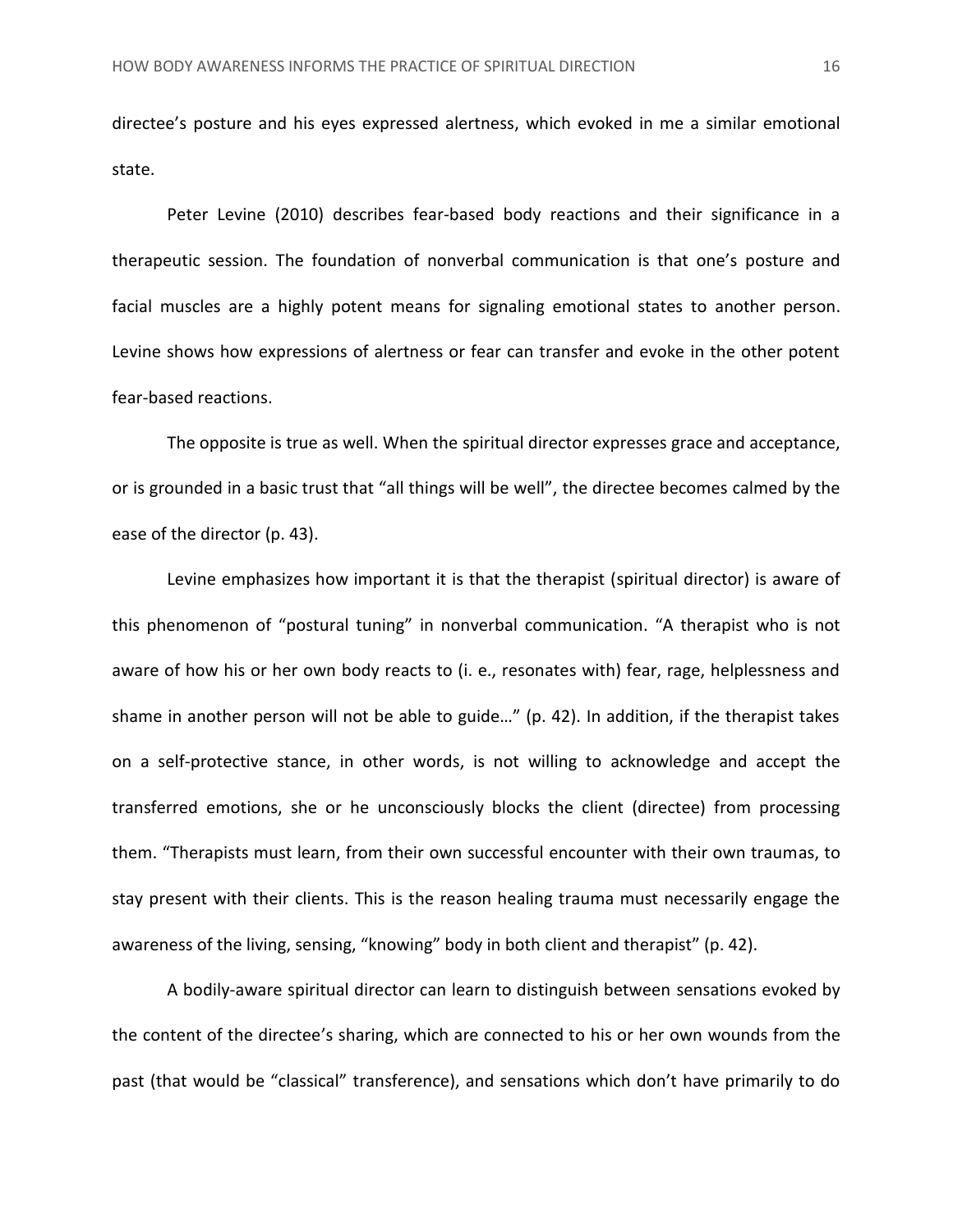with unfinished business of the director, but occurred as empathic resonance.<sup>20</sup> I think noticing muscle tension is especially meaningful in the Spiritual Direction process when considering transferred fear. Fear reactions like alertness or vigilance involve muscle contractions.

The following excerpt is an example of how I became aware of my body tension during a spiritual direction session, which became a doorway for further insights:

*"While I pray for the directee at the end of our meeting I sense a surprisingly strong body tension. It feels like I am sitting, resting with just the left side of my body on the chair. The rest of my weight I carry through muscle tension. As I recognize this I deliberately relax muscles in my pelvic area and abdomen, breath deeper and settle a bit more down into the chair. It works a bit, not fully. I wonder: What is this? Why am I tense?"*

*As I reflected on this experience after the meeting I realize that I don't understand fully the reason for the body tension. It might have to do something with my own attitude, wanting badly to help and/or avoiding making mistakes. The opposite of this body tension would be a relaxed position of letting go, of trusting God's Grace for the journey of the directee. Another thought: Could it be that I intend my prayer more as a means to encourage the directee (a blessing that I need to provide) than it is prayer to God? This is a point to bring up in supervision.*

In conclusion, a bodily-aware spiritual director is familiar with how his or her own body reacts to stress and carries personal fears. This felt knowledge equips the director to recognize fear reactions, like body tension, which is transferred from the body posture and facial expressions of the directee. When a director mirrors back to the directee parts of what she or he perceived, it can become a bottom-up<sup>21</sup> doorway into healing. The directee can become

<sup>20</sup> Levine (2010) points out that "[we] all subconsciously mirror the postures of others and register them *as sensations in our own bodies*. This occurs presumably through the operation of mirror neurons and postural resonance" (146). A brief explanation of empathic resonance, see Goleman (2006), p. 43.

 $21$  Bottom-up processing (= phenomenological approach) is the opposite of top-down processing, which starts with rational reflection on an issue (Levine, 2010, p. 45)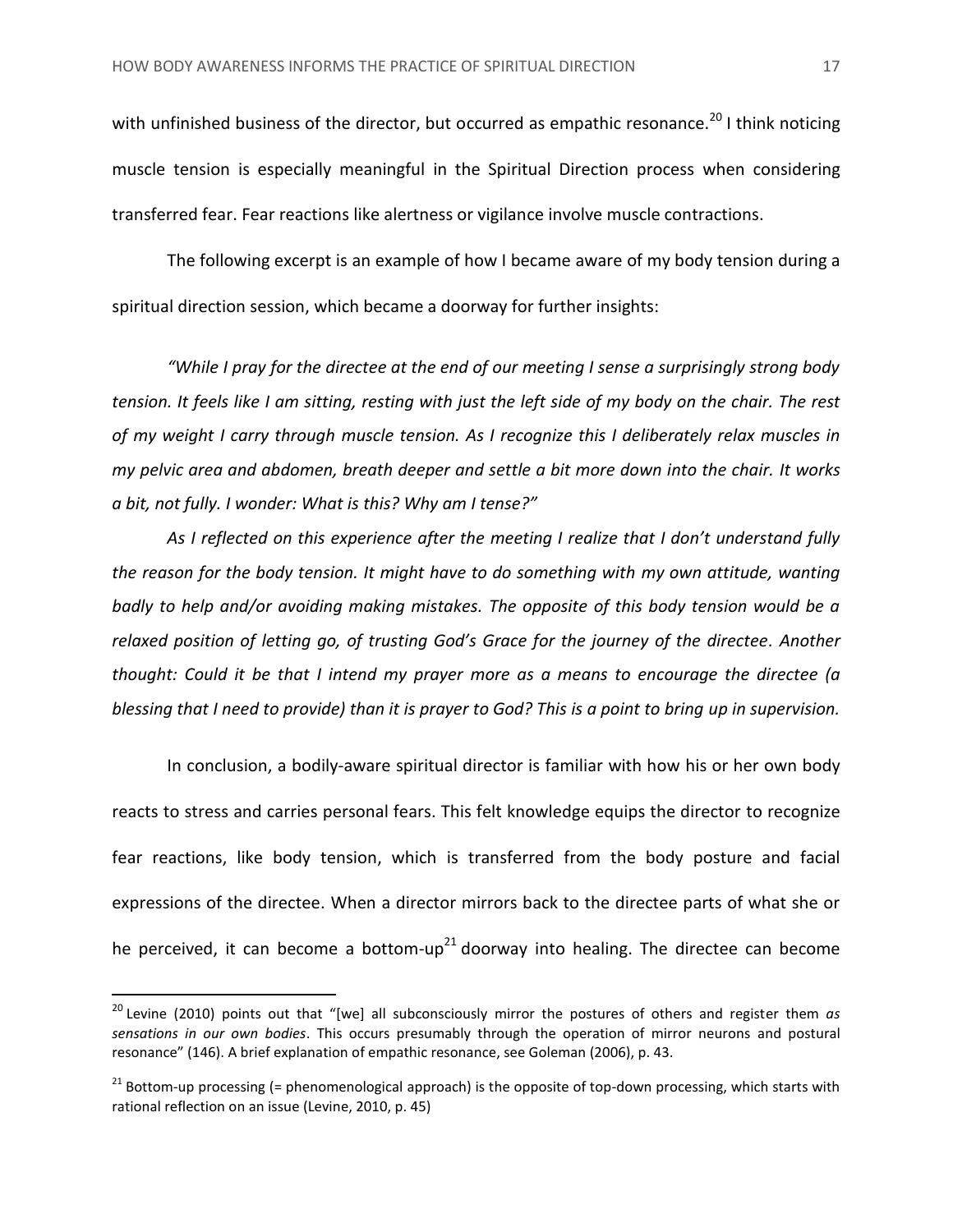aware of a semi-conscious body sensation, like "not feeling safe". This awareness can become a contemplative-evocative space for the Holy Spirit who is working to resolve fear-based tensions and to re-build basic trust: "Don't be afraid".

In the following example I reflect on a phenomenon I recognize in myself. It is a special case of a fear-based body reaction which is very important for the Spiritual Direction process: Transference of fear of authority figures.

## <span id="page-18-0"></span>**3. Example How the Body Demonstrates a Transference Reaction with an Authority Figure**

Spiritual Direction is a helping relationship. The help seeker (directee) meets the helper (spiritual director) as an authority person, whether the directee is consciously aware of this or not. In every helping relationship, neural networks associated with authority figures (parents, other significant caregivers, current bosses, etc.) become activated. This means that a person who experienced violence through an authority figure can react to the helper in maladaptive ways. The helper's body language, or the simple fact of her or his presence, can trigger bodily sensations and behaviors in the help-seeker conditioned by the past.

The same is true for the relationship to God, the ultimate authority. A person may have a "positive conceptual knowledge of God as loving, gracious, and caring" (Garzon, 2007), yet have an image of God (a subjective emotional experience of God, often active on a semiconscious level,) which is negatively influenced through transference. Ambivalent emotions toward God, like desire for and fear of intimacy, can be explained that way.

The good news is that counterconditioning can build "new neural connections and… reduces the firing of maladaptive components of pathologically triggered (neuronal) networks" (Garzon, 2007). This means that positive experiences in a spiritual direction relationship "may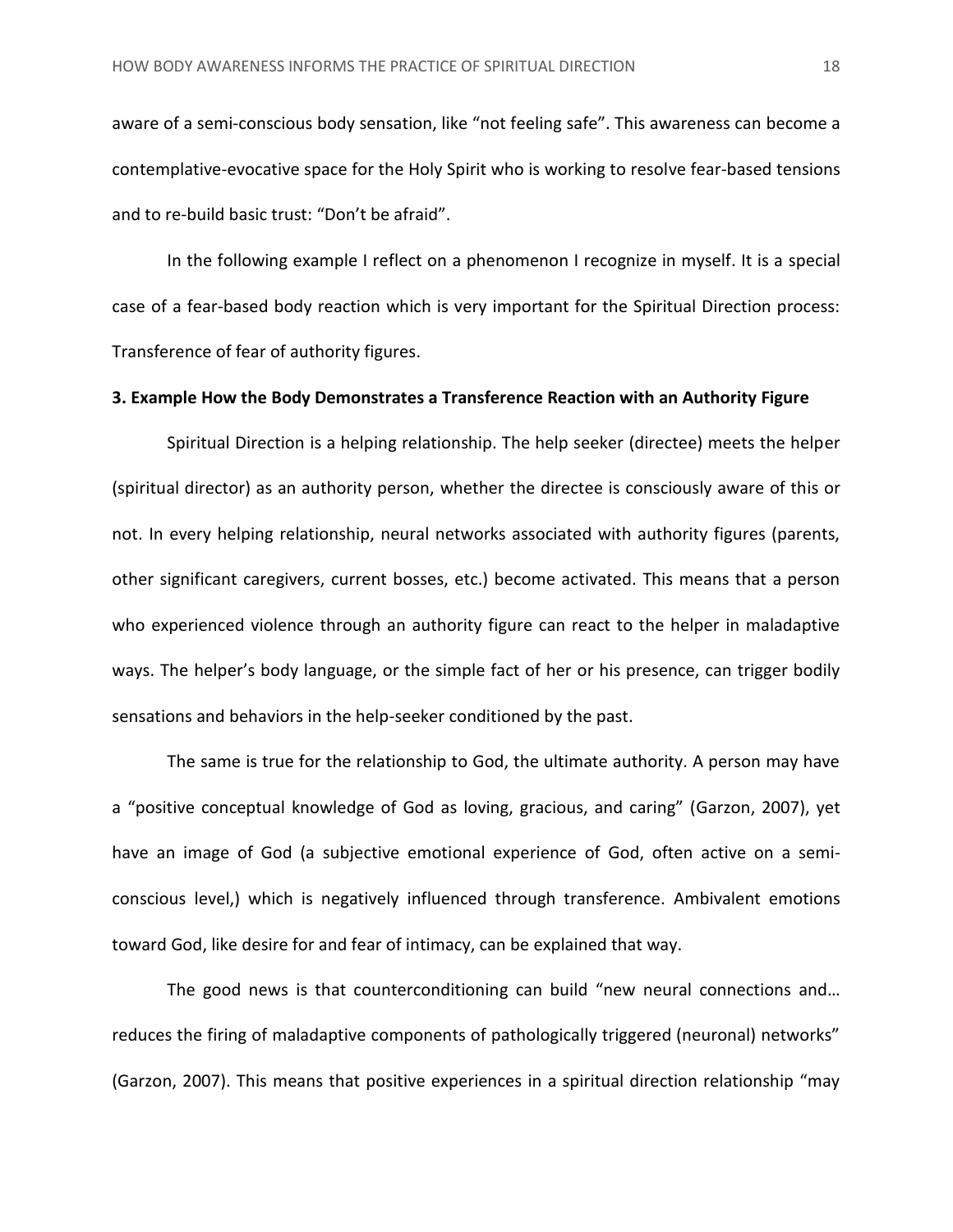change the composition of neural networks associated with authority figures and thus change one's God image even when God is not brought up directly" (Garzon, 2007).

Healing of a maladaptive God image in Spiritual Direction happens when the directee becomes aware of this transferred authority dynamic and realizes the connection to hurt in the past. Healing happens when the directee is helped to make sense of a mixture of conflicting feelings (that is, working through transference issues) and is provided with positive, corrective, emotional experiences within a safe director-directee relationship (Moriarty, Hoffmann, & Grimes, 2006, p. 52).

The body can be the directee's key for recognizing her or his transferred reactions. Again, fear reactions can be identified through the recognition of muscle tension. Conflicting feelings are accessible if the directee gains a felt sense of her or his desire for God and, concurrently, hesitation toward God.

Transference was for me a somewhat obscure topic. Through body awareness I gained a handle on my own transference issues with my spiritual director (and other authority figures). Theoretical explanations about the reason for transference (top-down) would never have brought me to the place of finally noticing my body tension (transferred fear) as part of my story. When I now become aware of my body tension in social interactions, I accept it, and hold it briefly up to God who is in charge of my further healing. Then I consciously take a few deep breaths, sensing the movement in my abdomen, which relaxes some of these tensions, and return to my conversation partner as well as I can.

I became aware that I am living with a "thorn in the flesh" (2 Corinthians 12:7), fearbased body tension, an insecurity that I inherited and which shows up in some social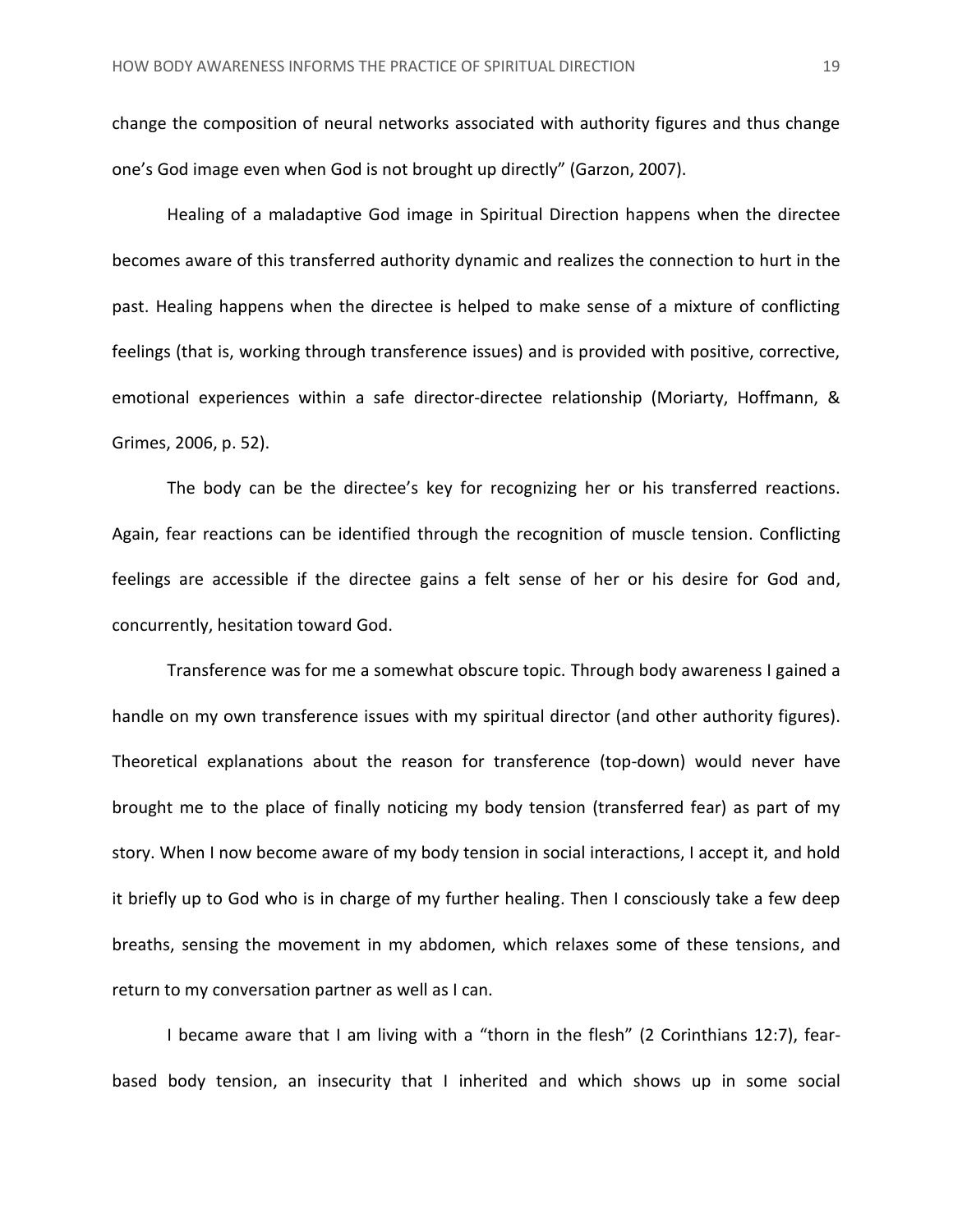interactions. What I have been regarding as weakness has become a bodily state that I accept, so that Christ's strengths can come to completion in my vulnerability.

Through body awareness, fear dynamics, which have had their power on a subconscious level, surface into the realm of awareness. There they might resolve through God's grace, or at least lose some of their subtle force and can be befriended to a certain degree.

#### <span id="page-20-0"></span>**4. The Connection between Body Posture and Emotion**

There is neuro-scientific evidence of the connection between one's postures, gestures, facial expressions and emotional states. The social psychologist Amy Cuddy (2012) shows one example of the interrelationship between posture and emotion. In her work on *power posing,* Cuddy proves how the levels of testosterone and cortisol change if a person deliberately takes on a posture which expresses power. An insecure person can feel a little bit more confident after changing her or his body position for just a few seconds.

The German Benedictine Anselm Grün (2002) explains in his book Prayer Postures (Gebetsgebärden) the posture-emotion interplay in prayer. He suggests many different postures or gestures which express nonverbally a desire to God, or expressing a countermovement to an inclination that the praying person wants to become freed from. For example, a posture of lying on the floor with arms spread and open and palms freeing up might resonate with a desire to accept one's own vulnerability or letting go of control.

The following examples demonstrate how the concentration on postures or gestures in Spiritual Direction became an evocative path for God's work in the directee.

#### <span id="page-20-1"></span>**Example 1: Trust gesture.**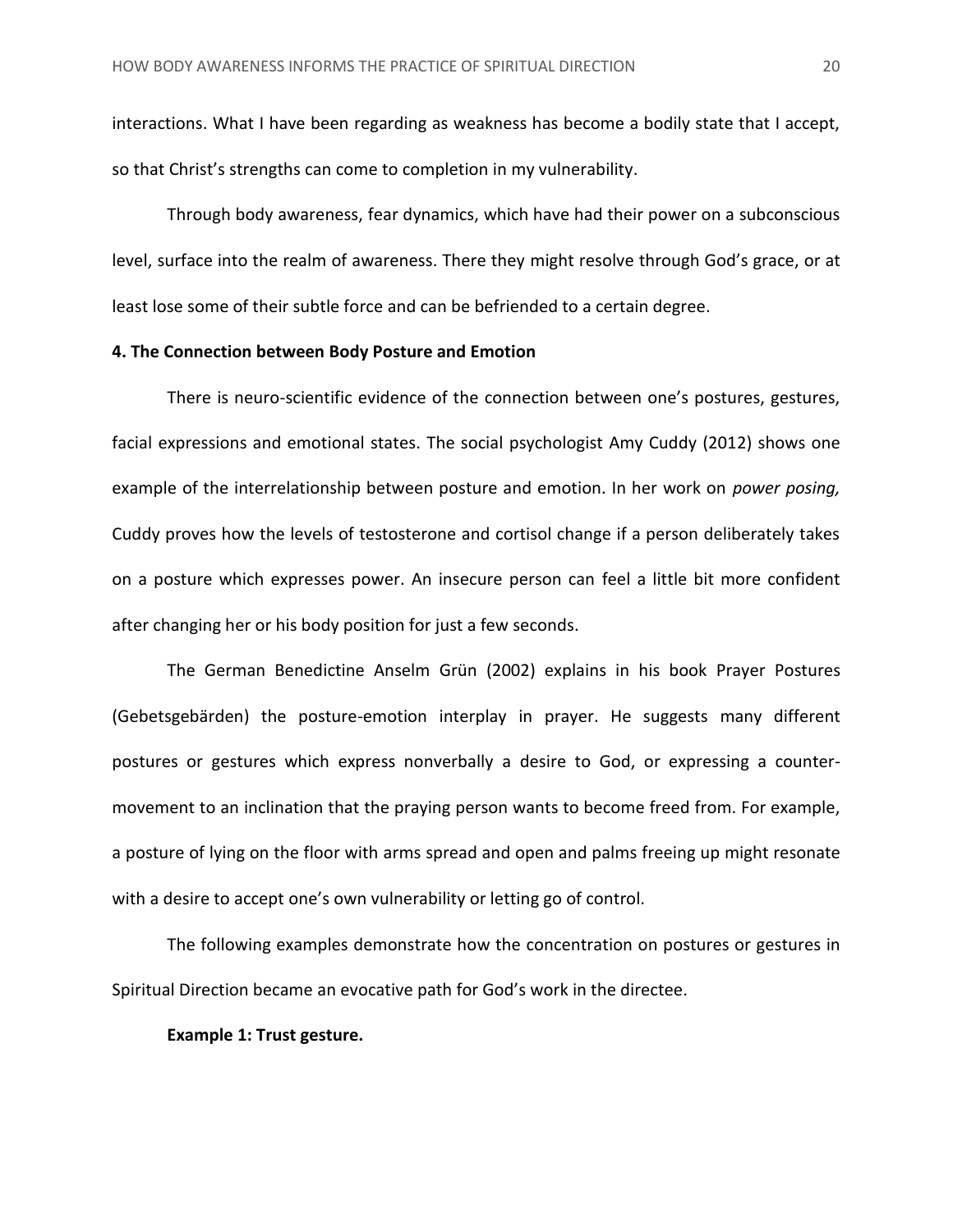A pastor was sharing with me that the theme of "trusting God" is currently important for him. He shared about a situation in which he was giving counseling to a person in his congregation. During a particular session he felt incapable of helping that person to calm down and the need to trust God that God is at work in that person. As he was explaining why he thinks he has trouble trusting God more deeply, he reasoned that it probably has something to do with his childhood with an alcoholic, emotionally absent father. As I listened to his story I didn't connect with what he was saying emotionally, and the directee seemed to be in a similar disconnected state, as if he was used to talking about his past, but without sensing the pain of this father-wound. Since I was unable to identify a particular point to focus on, I suggested the following:

*"P., I have an idea. Would it be o.k. for you to do a little experiment?* (He agreed, showing a surprised or curious look.) *You say that you sense that God invites you to trust him more. Can we enter now into a silent prayer time? I would like to invite you to go back to that counseling session you mentioned and to that moment in which you felt frustrated and incapable. You can close your eyes, if you want. Can you reconnect to that moment in which you sensed that God was inviting you to trust him? When you are ready, find a body posture which expresses for you trust. A posture that feels right. Take your time. When you are ready, just give me a sign, o.k.?*

(After a few seconds he indicates that he is ready. He sits in his chair, eyes closed, slightly leaned back against the back rest, his legs are crossed the ankles, his arms and hands rest on his thighs, the palms of his hands are turned upward, in a receiving posture.)

*P., now I invite you to take your time and to feel how this posture feels inside of you. Just sensing how it is to be in this trusting posture? Remain there for a while.* (He nods)

(After a minute of silence I interrupt). *If you want to, you can adjust your position.* (He uncrosses his legs and remains silent. After another minute I speak.)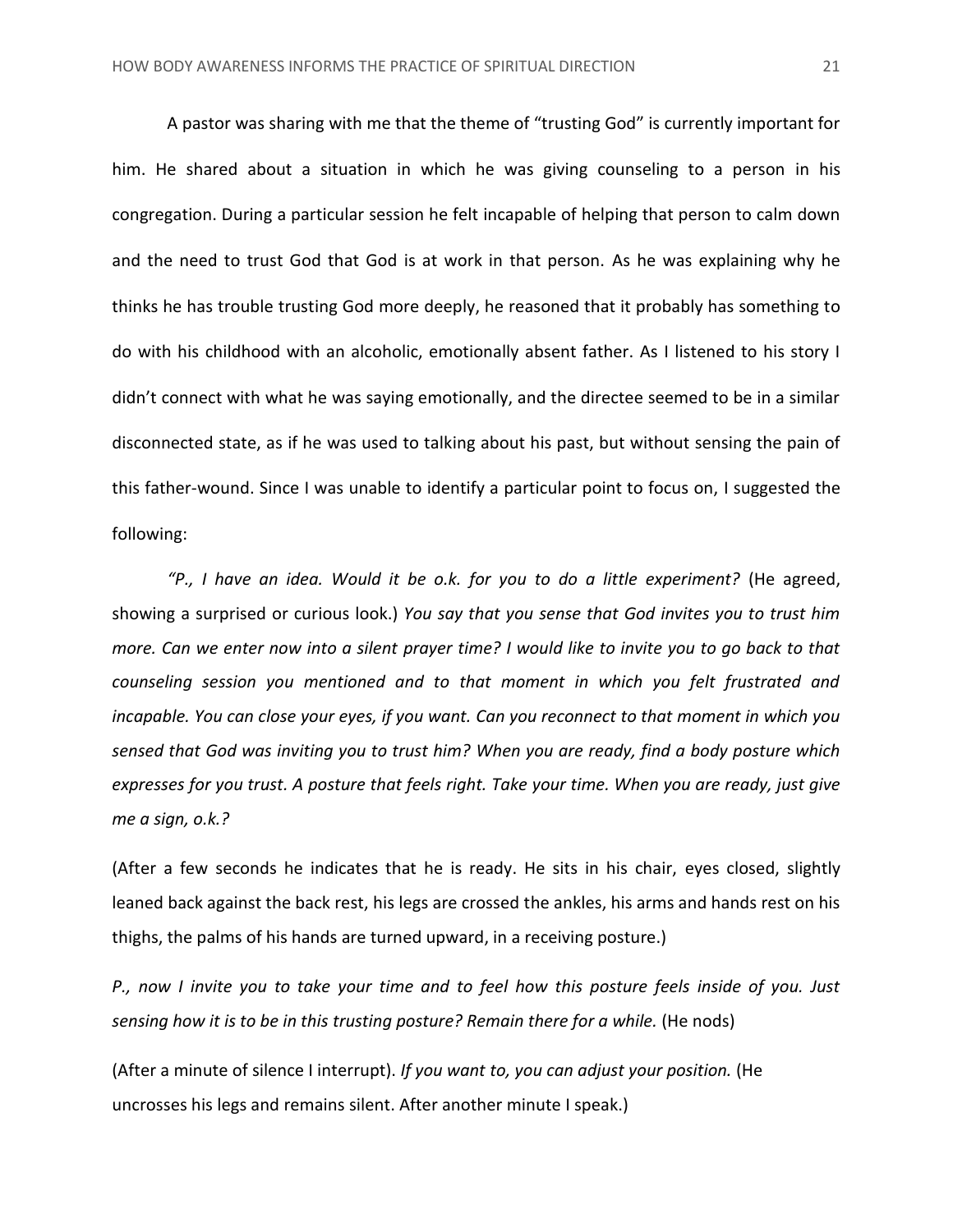*As you are in this posture, body prayer, you might get a sense for what God is like for you right now… Take your time, when you are finished just give me a sign.*

(After approximately five minutes he opens his eyes and smiles.)

*What happened in you during this prayer time?"*

He answered, *"At first, I felt very comfortable in this position. I sensed how my hands became warm and heavy. After a while it was like Jesus was moving his hands under mine, carrying me. His hands held me as I was trusting. It was a wonderful image. I will take this image with me and want to meditate on it further."*

### **Example 2: Reaching out – reaching in.**

<span id="page-22-0"></span>The following verbatim excerpt demonstrates how the reflection on a gesture became evocative for a directee (L.) who was in a difficult family situation.

| <b>Reaction</b>             | Conversation                                                        |
|-----------------------------|---------------------------------------------------------------------|
|                             | L3:  I could say that I experience God with me the most in the      |
|                             | reflection on my day                                                |
|                             | A3: Can you say more about that. What are you doing in your         |
|                             | reflection?                                                         |
| Very awake                  | L4: I lay there in my bed and stretch out my arms It is like magic, |
| I am moved by this gesture, | it really works. I don't know why it is that this gesture helps me  |
| and think of her expressing | (tears appear in her eyes)                                          |
| her needs I feel compassion |                                                                     |
|                             | A4: You stretch out your arms. What is this gesture for you? What   |
|                             | does it express?                                                    |
| A little unsettled about    | L5: Hm Isn't it a general gesture? The Bible says "Ask and you      |
| general talk                | will receive?"                                                      |
|                             | A5: What is it for you? Are you reaching out? Asking for help?      |
| Waiting                     | $L6: $ Maybe                                                        |
|                             | A6: When you do that, what is God like for you?                     |
| Joy                         | L7:  It is like something from the outside goes inside He reaches   |
|                             | in.                                                                 |
|                             | A7: He reaches in How does this affect you?                         |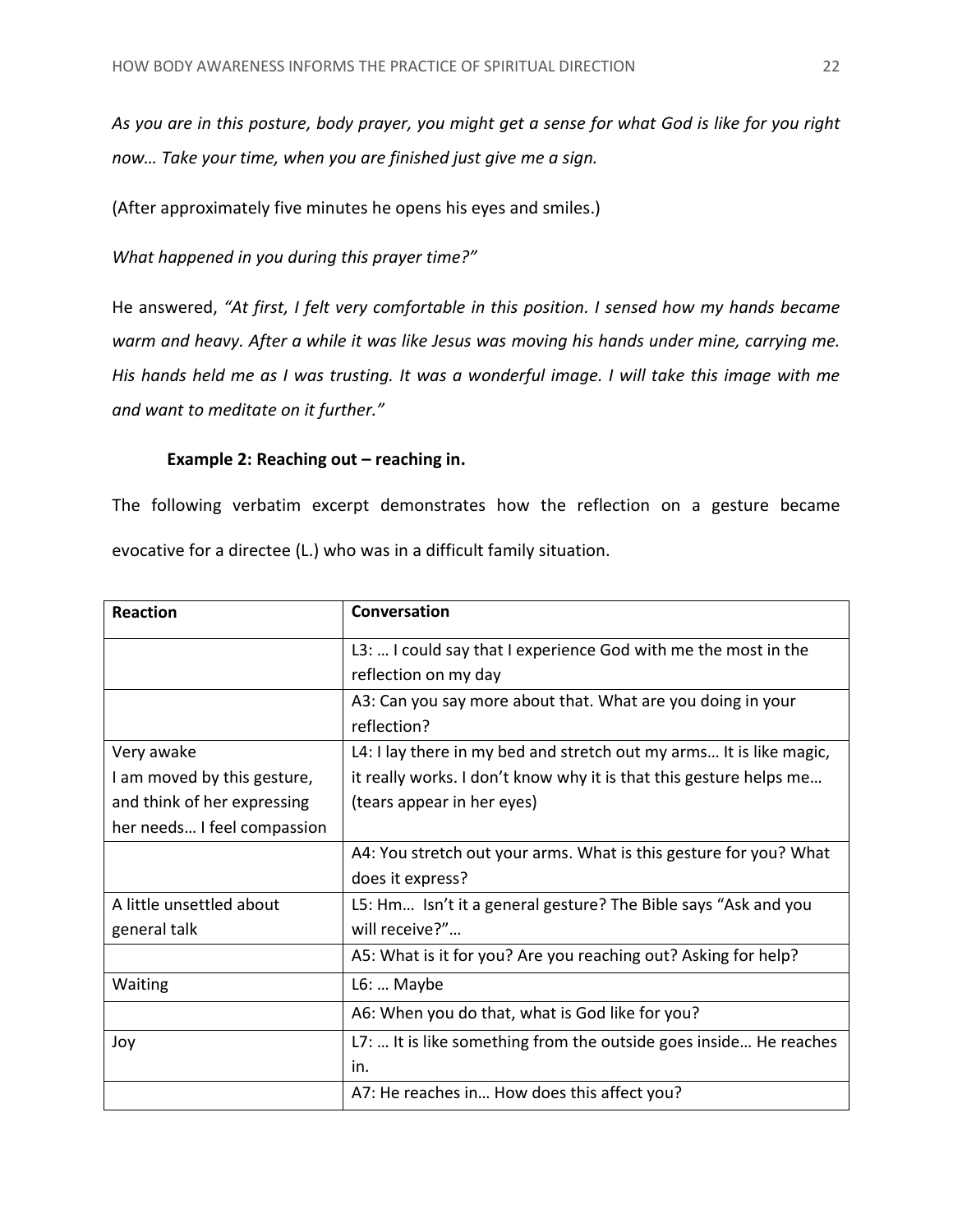|         | L8: A good question It is calming, caring, like my father was for |
|---------|-------------------------------------------------------------------|
|         | me.                                                               |
| Empathy | A8: calming, caring                                               |

#### **Personal Note**

<span id="page-23-0"></span>Several CSP classes helped me gain body awareness in my practice of Spiritual Direction, including the following classes in particular: Pre- and Post-Practicum; Discernment of Spirits; Centering Prayer; Spirituality and Sexuality. In all of these classes I have been directed toward realizing and verbalizing my inner reactions in my own prayer life and in my Spiritual Direction practice. Thus, CSP helped me become more emotionally articulate. This, in turn, has helped me invite others to talk about their spiritual experiences, and to relate their sensations with a communicating God. One little sentence by Sr. Kathleen McAlpin became a treasure for me: *"Stay with the emotions and God will show up."*

# **Part C: Awareness of a Directee's Body Language**

<span id="page-23-1"></span>Many therapy forms work with the body language of a client. Therapists are trained in body reading and use this information for their interventions. I think that spiritual directors would benefit very much from some of the wisdom that is discovered by these body sensitive therapies<sup>22</sup>. In this chapter I describe just a few rudimentary insights from the field of body reading and their implications for Spiritual Direction.

l

<sup>&</sup>lt;sup>22</sup> I mean, for example, Gestalt Therapy or trauma therapy forms in the field of Somatic Psychology, like Somatic Experiencing (Peter Levine) or Sensorimotor Psychotherapy (Pat Ogden & Kekuni Minton).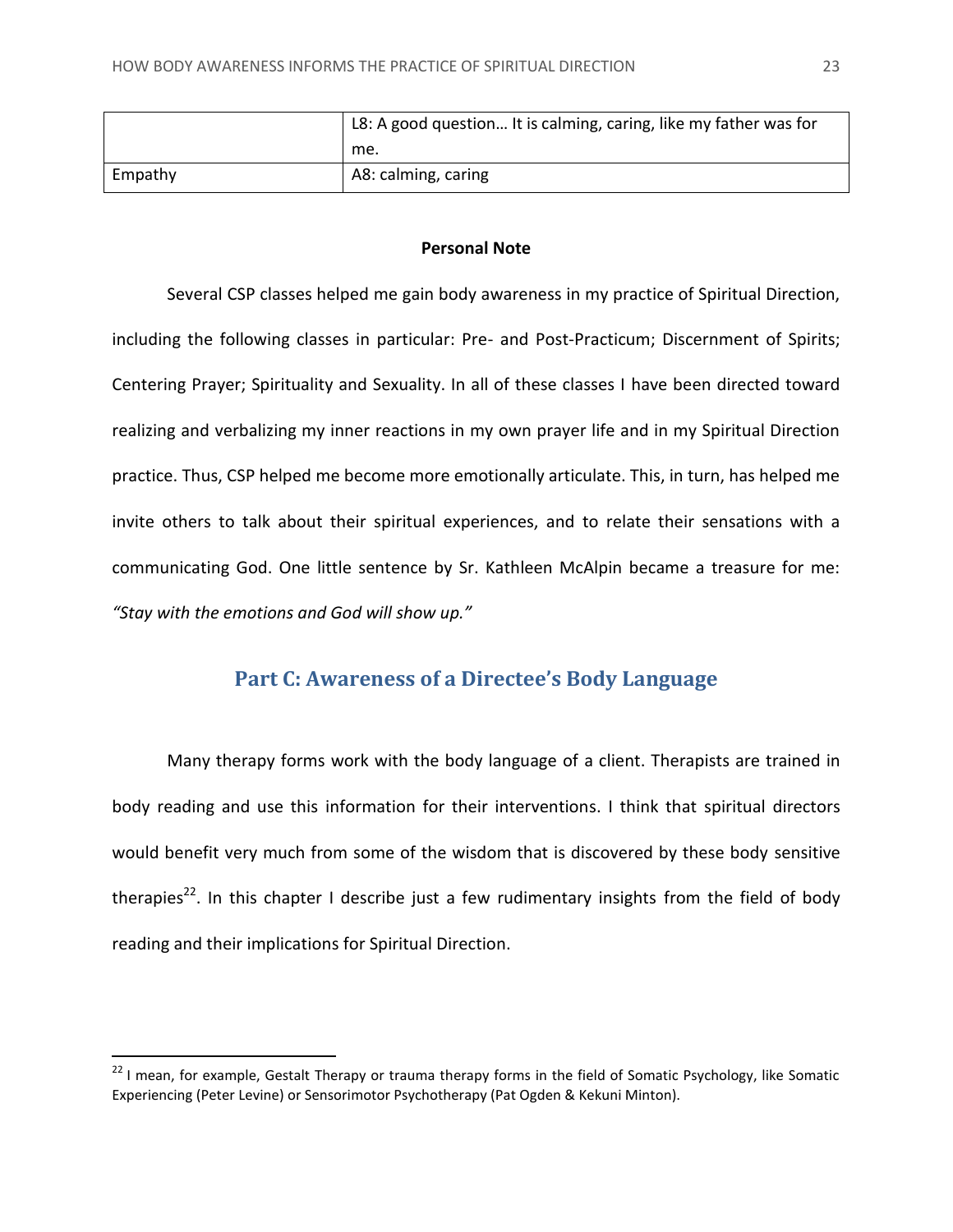Levine (2010) lists five channels of body language: gestures, facial expression, posture, autonomic signals (changes in breathing and heart rate), and visceral behavior (intestinal sounds) (p. 143ff). Tilda Norberg (2006), the founder of Gestalt Pastoral Care<sup>23</sup>, defines body reading as:

…the practice of looking at a body with the intent of seeing or intuiting physical locations for emotional and spiritual pain, and the health that is surely there. In reading a body we ask what combination of life experiences, unhealed pain, growth accomplished, and need for growth this body might be showing us. (p. 227)

One of the basic principles of body reading is that all expressed feelings are expressed bodily. A spiritual director can become attuned to being acutely aware of the body expression of a feeling (for example, saggy shoulders and arms, shallow breath, tears, voice, tense and shortened muscles<sup>24</sup>). Especially the moments in which the emotional state changes (a "fragile dawn" or its "suffocation") can become the starting point for evocative questions or a contemplative silence during the session (p. 229). When the spiritual director mirrors what she or he observed and sensed, the directee is led into self-reflection. One helpful question might be, for example, how this "outside" posture feels on the "inside".

Another principle of body reading is the awareness that the body has the capacity to record emotions:

<sup>23</sup> Gestalt Pastoral Care is an integration of Gestalt work, healing prayer, and spiritual direction. See: *Consenting to Grace: An Introduction to Gestalt Pastoral Care.* Norberg gives helpful tips how to get started with paying attention to bodies.

<sup>&</sup>lt;sup>24</sup> Kepner (1993) describes how tensing muscles is the bodily nature of repression. The movements that naturally would follow feelings of love, anger, and compassion (for example, reaching out to others) can be physically prevented through tensing against them. (p. 14)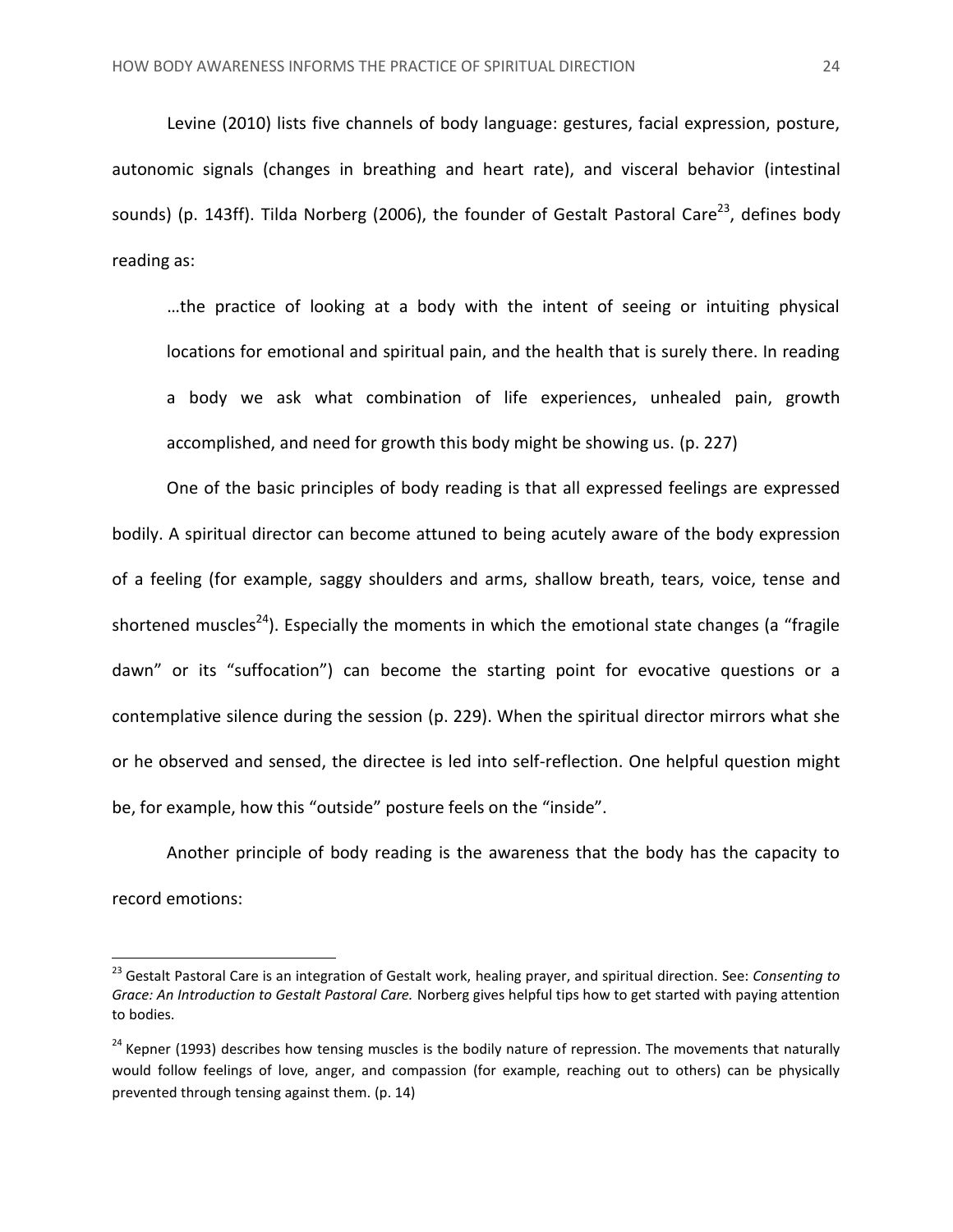When a person denies the expression of emotion, it tends to become embodied in the person's muscles… the body mobilizes to store the unexpressed feeling. In order to hold in a feeling, muscles must shorten, a body tightens up to contain the feeling in various physical locations. (Norberg, 2006, p. 230) $^{25}$ 

A spiritual director who knows about this connection and has personally experienced "frozen emotions" becoming released in prayer, or the dissolving of "stored" stress, can begin facilitating healing through the channel God has endowed in our bodies. Norberg (2006) argues that "…simple body awareness can lead directly to one's growth agenda" (p. 16).

I am only at the beginning in consciously becoming aware of some body language of directees and then integrating my observations into the way I ask questions. A few examples show how already rudimentary observations can be beneficial in the Spiritual Direction process.

#### <span id="page-25-0"></span>**Example 1: Discrepancy between the Verbal Message and Body Language of the Directee**

The following example shows how it can be beneficial to mirror back the body language of a directee. A young man was "doing his best" to answer my questions regarding the emotional aspects of a consoling moment he experienced by using the phrase "I feel". However, after using the phrase, he seldom expressed true feelings. At one point during our conversation I noticed a body gesture: as he was saying "In my mind I…" he laid his right hand over his solar plexus. I was moved by this gesture. I desired to connect with what he was explaining on an emotional level. After he finished the sentence I replied: *"I just saw you making an interesting gesture. You said 'In my mind...' but put your hand there* (I showed him

<sup>&</sup>lt;sup>25</sup> Some forms of massage therapy and body work (e.g. Rolfing, Lomi Bodywork, or Alexander Technique) know about embodiment and work with the shortened muscles and postures of a person to facilitate emotional healing.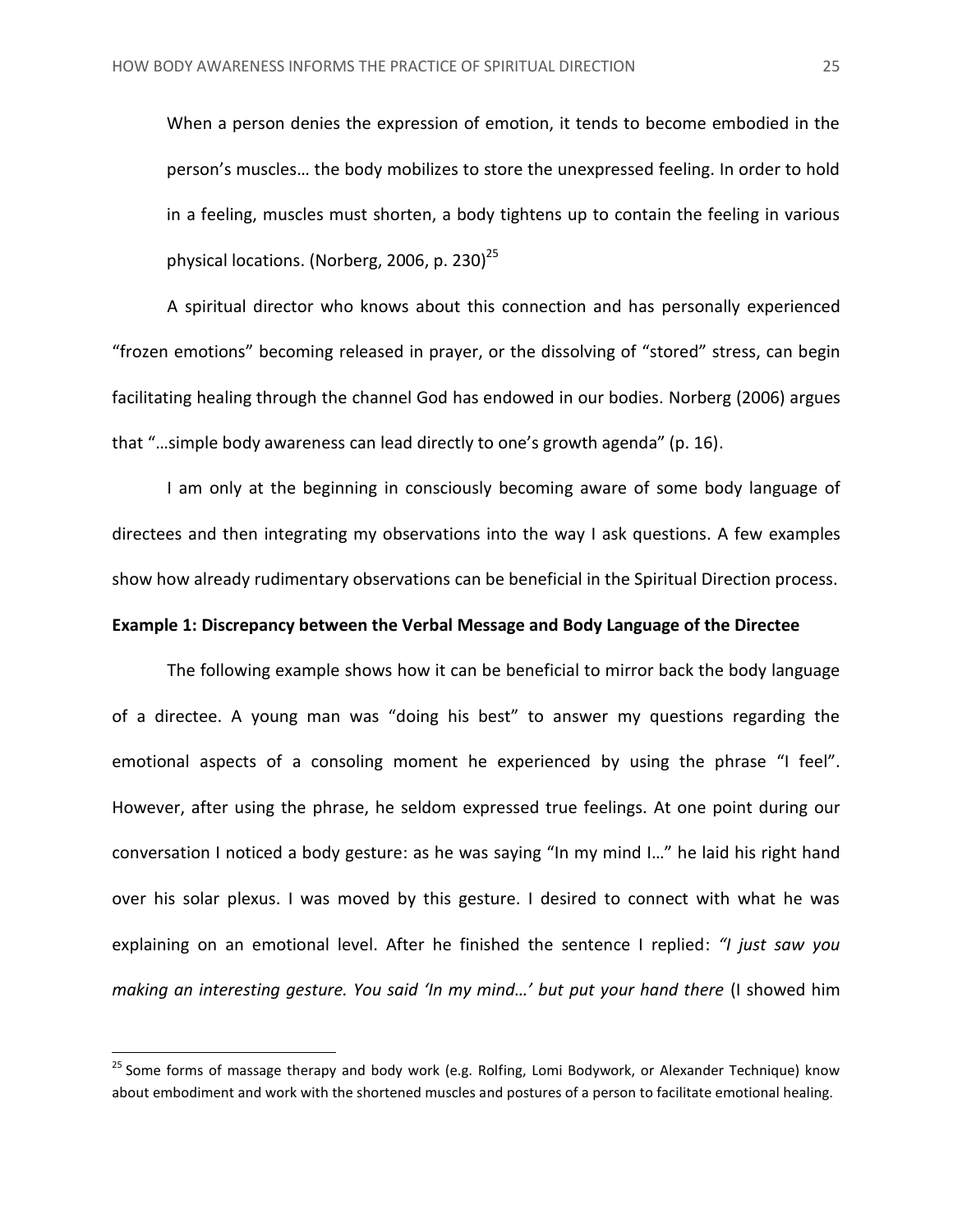the gesture)*. Can we stay here for a while? What were you sensing as you…?"* I led his attention back to my initial question about a specific consoling moment. As I said this, he looked surprised, put his hand back on his chest and let it there for quite a while as he continued to explain what he had experienced. It seemed to me that the sharing he did after that brief intervention was more connected with his emotional level.

#### <span id="page-26-0"></span>**Example 2: Collapse Shows Maladaptive God Image**

In another example the body language of a directee indicates an inhibiting God image. A Theology student described a series of joyful events she experienced since our last meeting. One of the events was a relaxing trip to a beautiful place in nature with her boyfriend. Another was a fulfilling meeting with people she didn't know beforehand. At one point I asked her: "K., when you think of these beautiful experiences you just shared, what could be God's invitation for you in the midst of these experiences?" I was surprised by what followed. Before she answered, her body posture collapsed significantly, she exhaled, her shoulders bent forward. I could sense heaviness in my body as she answered something about establishing a prayer discipline.

Sharing this observation with the directee would hopefully lead her to realize and give voice to her body's expression, which might be different from her conceptual beliefs about how God is.

#### **Personal Note**

<span id="page-26-1"></span>I am increasingly aware of what the body language of a directee evokes in me. Sometimes I notice nonverbal cues which I feel in my body and which help me to discern which way to go, or what question to ask. Here is an example: A women was verbalizing two inner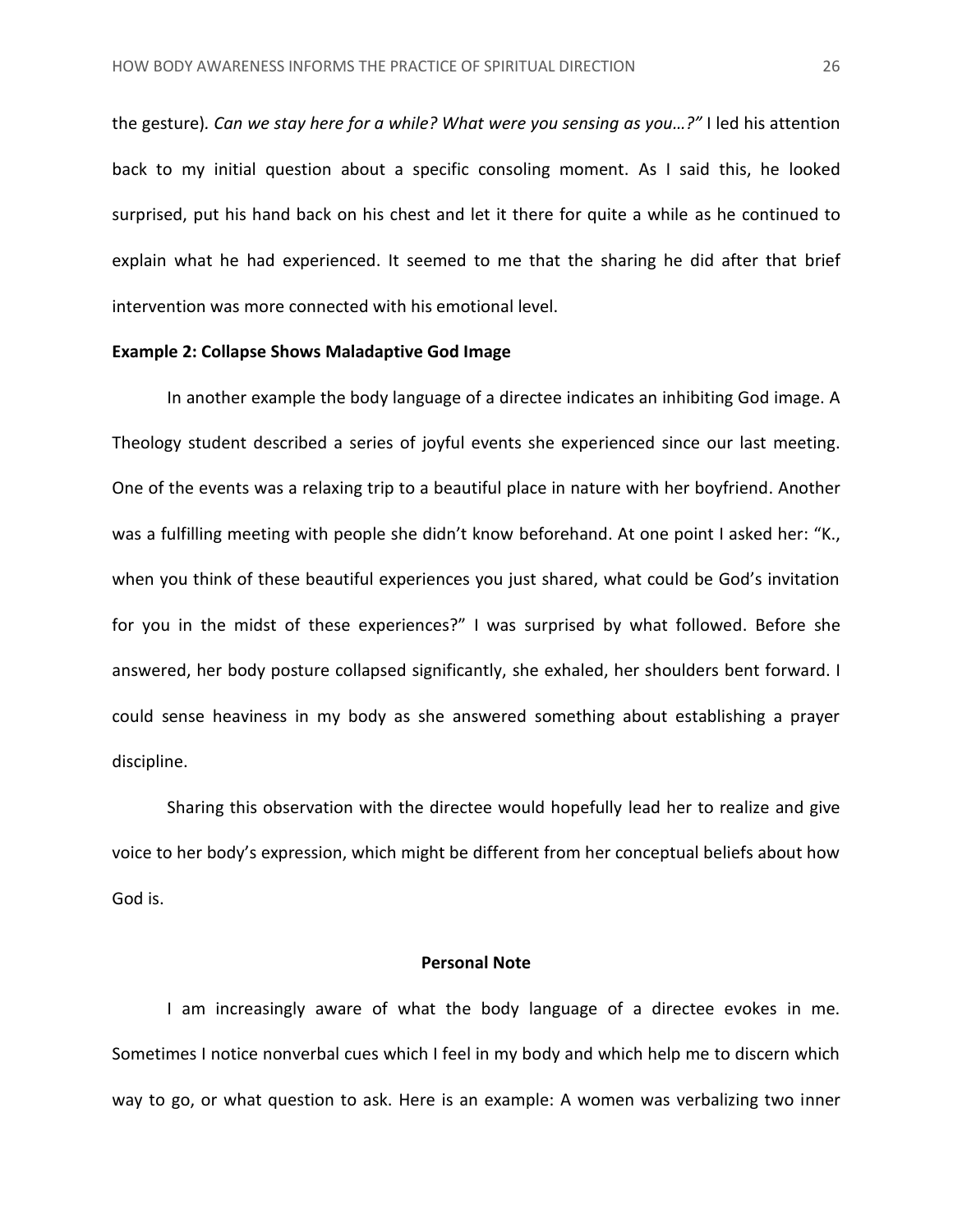voices she has. Alternately taking a seat on two chairs, she gave voice to a demanding part of herself, which was requiring her to be more disciplined in her faith life. The other voice in that polarity was smaller, more questioning. A little rebellious to the demanding part, the second voice wanted the freedom to enjoy life. As I was observing the dialogue, the postures of the directee evoked in me a strong sensation. The one side felt heavy, my shoulders collapsed a little. The other side felt so much lighter and life giving. It became clear to me what the Holy Spirit was inviting the woman to in that moment.

#### **Conclusion**

*A person asks her own body: Who are you?*

<span id="page-27-0"></span>*"I am your friend and closest partner… I am the truth-teller. I witness to you your unknown self. I am the faithful messenger and recorder of your memories, your powers, your hurts, your needs, your limits… I am a gift-giver. Through me, you live and move in God's creation. I am your partner in stress and pain. I carry much of your suffering, so your spirit does not need to carry it all alone. I am one of the major ways by which God abides with you, speaks to you, touches you, unites with you. Far from separating you from your spiritual life, I open it to you. You can pray with me, for me, through me."*

*(from a prayer of Flora* Slosson Wuellner, 1986, *p. 16f)*

God is transcendent and immanent. God is self-communicating, moving us through outer realities (Creation, Scripture, life circumstances, human relationships…) and through inner realities (imagination, (day-) dreams, thoughts, body sensations…) (Conroy,n.d.). Whatever the form, God communicates with us through the faculties of our body.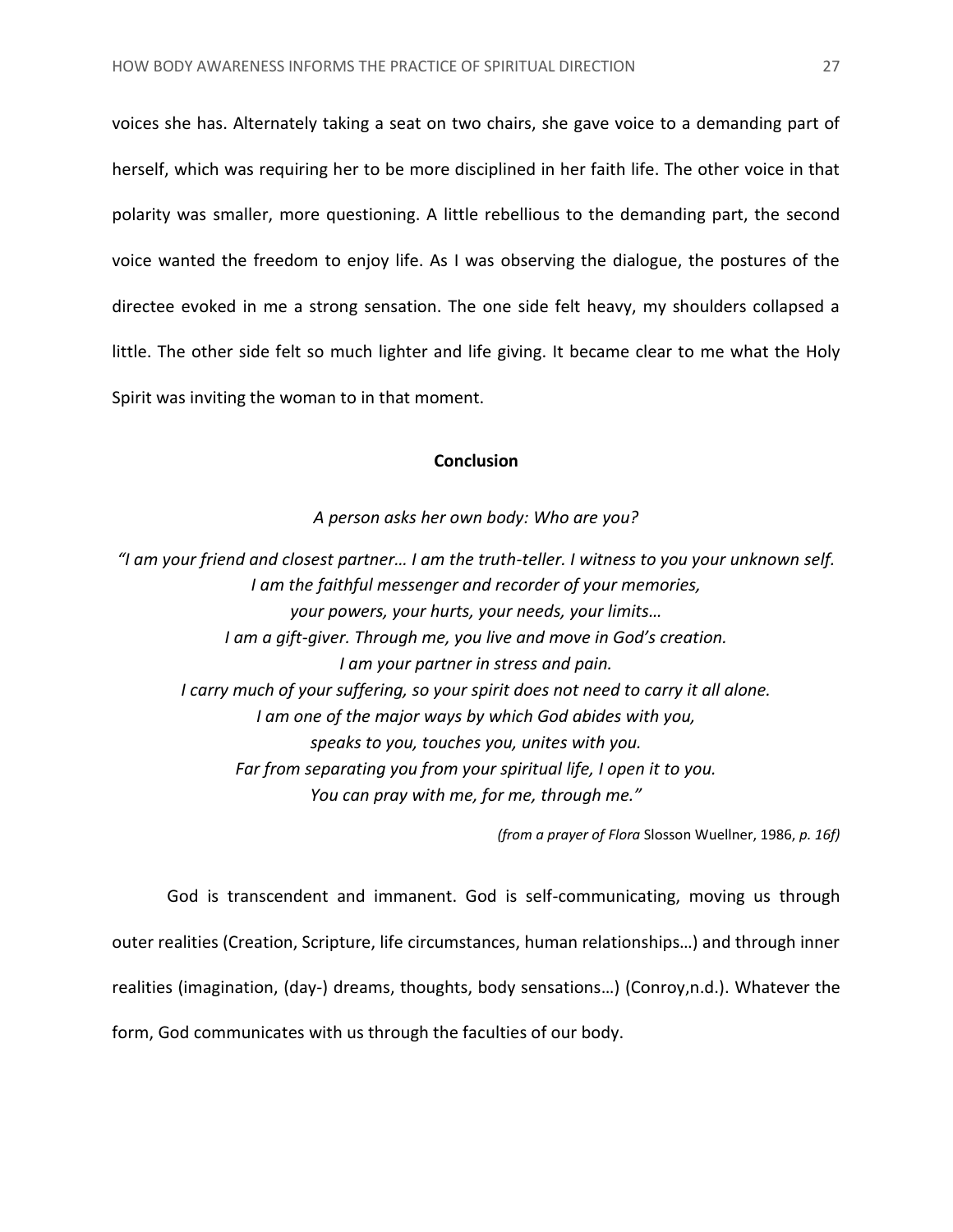It is through body awareness exercises (like Focusing)<sup>26</sup> that we become more aware of the faculties of our body which usually are active on a sub- or semiconscious level, informing many of our spontaneous, intuitive, and inspired reactions. It is through body awareness exercises that we train ourselves to become more aware of our sensitive capacities which the indwelling Holy Spirit uses to touch, and to lead us.

The Holy Spirit is the protagonist, our chest is the stage; the observer is our self-aware and self-reflective mind. Another analogy: The Holy Spirit is the musician, our visceral nervous system is the finely tuned instrument; our body-aware mind is the trained ear which is able to concentrate on minimal nuances.

Body awareness informs the practice of Spiritual Direction in many ways:

- A growing awareness of bodily sensations, especially in our torso (that is, sensations from the visceral nervous system and from kinesthetic receptors [muscle tensions]) is equivalent to a growing sensitivity for the movements of the Holy Spirit.
- Body awareness exercises foster spirituality by training our receptive communication skills. This is a prerequisite for becoming responsive in our relationship with God.
- Body awareness exercises foster a contemplative stance, they make us perceptive. Body awareness centers us in the present moment, in the reality of the here and now.
- Body awareness opens us for the wisdom of our body, for embodied knowing through the felt sense of life situations.

<sup>&</sup>lt;sup>26</sup> Many body awareness exercises can serve the same purpose of becoming more bodily attuned to the movements of the Holy Spirit. Other examples are Feldenkrais, Eutony, or Alexander Technique.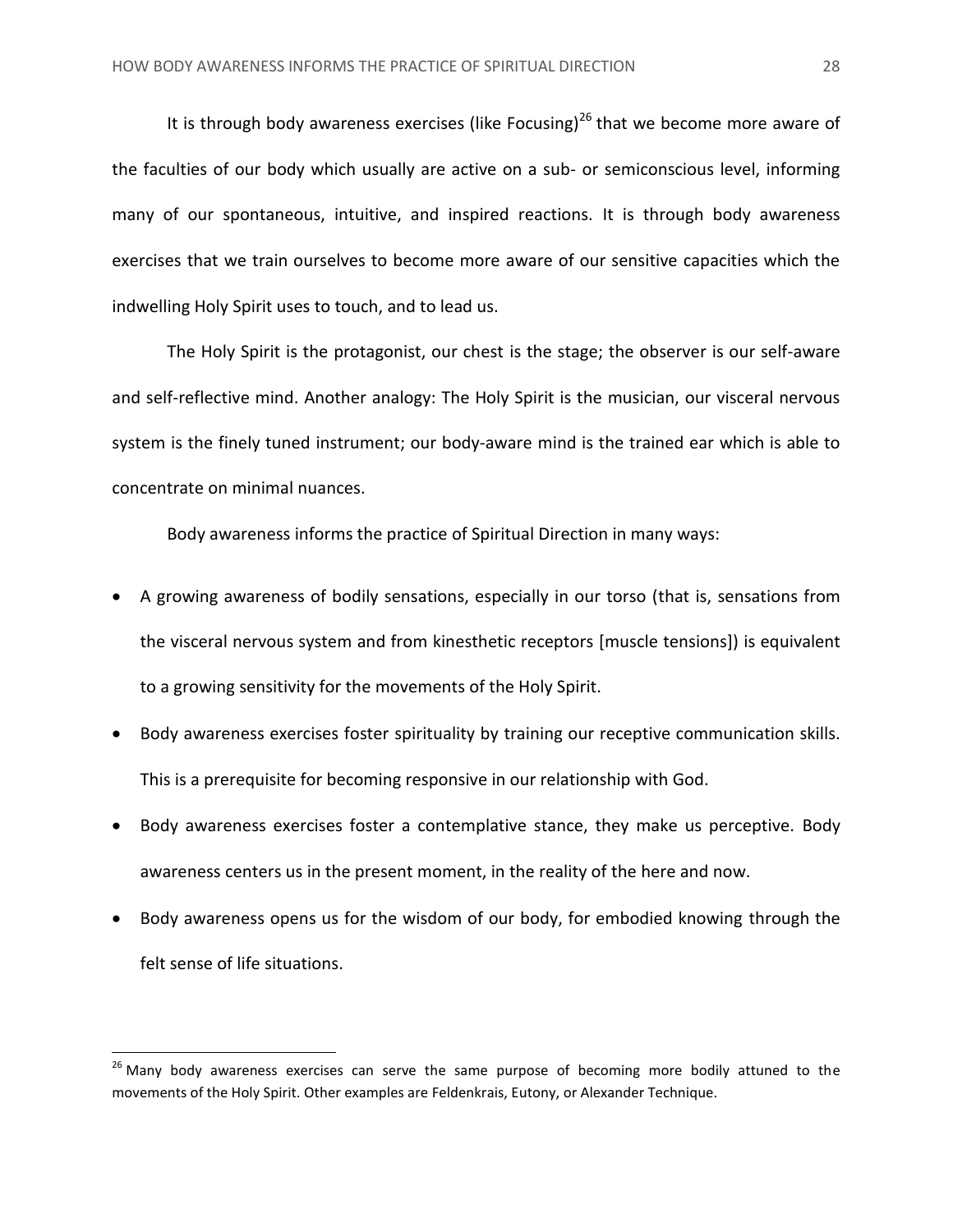- Through body awareness, the phenomenon of fear transference becomes accessible (bottom-up).
- Body awareness opens up the meaning of body language. Facial expressions, postures, gestures can become a doorway into a deeper self- and God-knowledge.
- Body awareness can help in discovering wounds of the past. Disowned emotions can surface and the push of the Holy Spirit toward healing can become tangible.<sup>27</sup>
- Greater body awareness makes the practice of Spiritual Direction (and the whole life) more vibrant, nuanced, and spontaneous $^{28}$ .

Spiritual directors would benefit from training in body awareness and body reading.

Basic knowledge about anatomy and our sensual capacities would be helpful as well. Embodied

spiritual directors can lead directees and retreatants deeper into the temple of the Holy Spirit,

<span id="page-29-0"></span>helping them find that inner homeland where God dwells, where divine encounters happen.

#### References

Bible citations taken from the New American Standard Bible (NASB)

Amen, D. G. (2007). *Sex on the Brain.* New York, NY: Crown Publishing Group.

- Au, W., & Cannon Au, N. (2006). *The Discerning Heart: Exploring the Christian Path.* Mahwah, NJ: Paulist Press.
- Barry, W. & Connolly, W. (1981). *The practice of spiritual direction.* New York, NY: HarperCollins Publishers.
- Cuddy, A. (2012). *Your body language shapes who you are.* Ted Talk. Retrieved from http://www.ted.com/talks/amy\_cuddy\_your\_body\_language\_shapes\_who\_you\_are.html
- Conroy, M. (n.d.). *Our Experience of God*. Class Readings, Pre-practicum in Spiritual Direction and Directed Retreats, CSP 2013, Creighton University, Omaha, NE.
- Conroy, M. (1993). *The Discerning Heart: Discovering a Personal God.* Chicago, IL: Loyola Press.

<sup>&</sup>lt;sup>27</sup> See many encouraging examples in Norberg, 2006.

 $^{28}$  If a person has developed a good sense for the inner movements she or he is quicker to respond to these impressions. This person is more spontaneous, quicker to react intuitively.